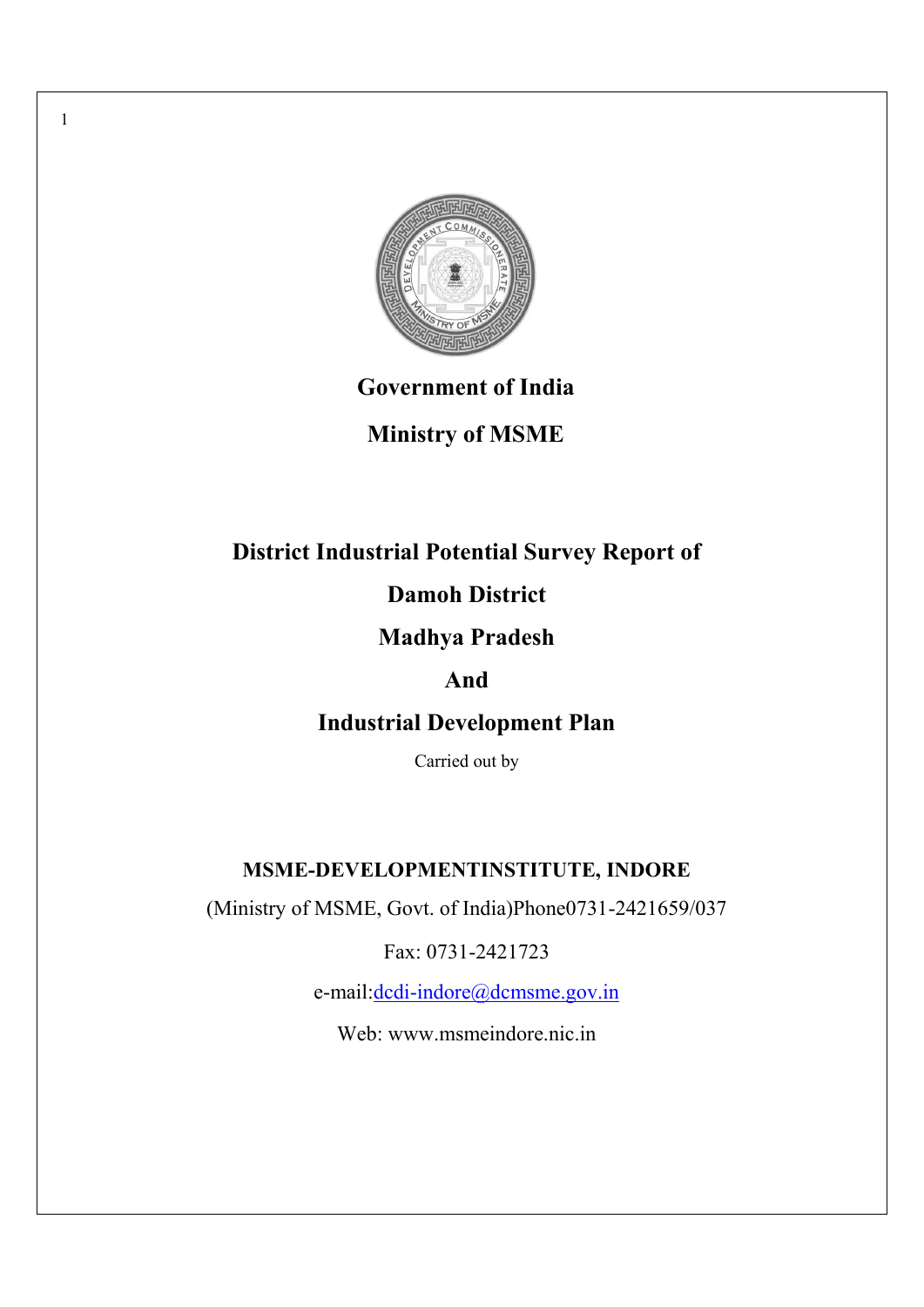## **FOREWORD**

District Industrial Potential Survey Report of Damoh District, Madhya Pradesh is a key report which not only contains current industrial scenario of the district but also other useful information about the district. This report provides valuable inputs which may be useful for existing  $\&$ prospective entrepreneurs of the district.

It is the only readily available source which provides the latest data on infrastructure, banking and industry of the district. It also provides information on potentials areas in manufacturing and service sector of the district.

I sincerely hope that District Industrial Potential Survey Report of District Damoh will facilitate easier dissemination of information about the district to policy makers and also to the professionals working in the MSME sector.

I convey my thanks to the O/o DC (MSME), New Delhi, Directorate of Industries, Govt. of M.P., Directorate of Economics & Statistics, Govt. of M.P., DGFT, FIEO, SIDBI, Lead District Bank, DIEPC, KVIC, District Mines Office, Agriculture Department for providing valuable data / information required in the preparation of this report.

I appreciate the efforts made by Shri Brijesh Kumar Swarnkar,Asstt. Director in preparing the District Industrial Potential Survey Report of Damoh District.

July,2021 (Deep Chand Sahu)

**Indore** JointDirector

 $\mathfrak{Z}$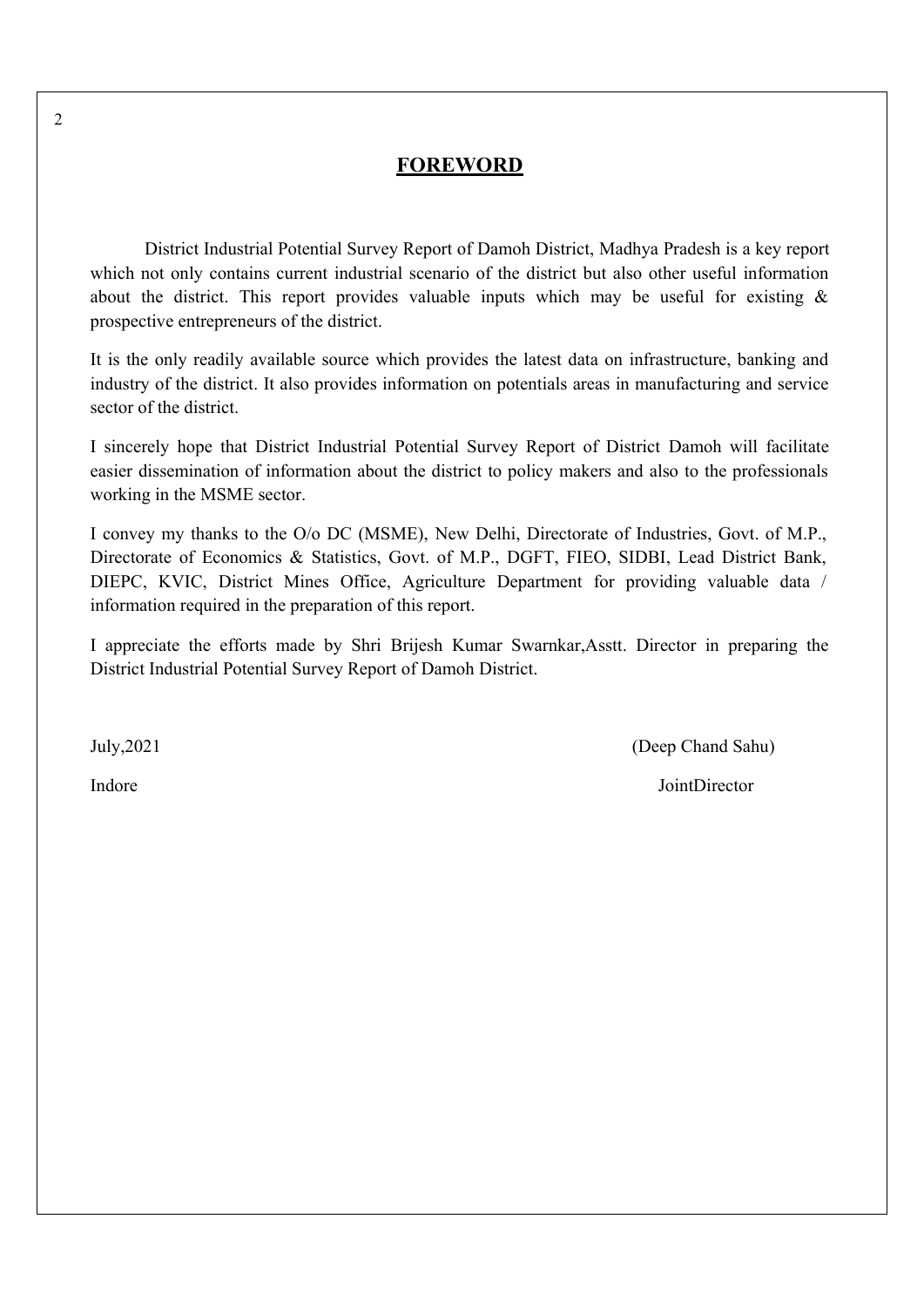# **CONTENTS**

| S. No.           | <b>Topic</b>                                        | Page No.       |
|------------------|-----------------------------------------------------|----------------|
| 1.               | <b>Executive Summary</b>                            | $\overline{4}$ |
| $\overline{2}$   | Introduction                                        | 5              |
| $\overline{3}$   | District At a Glance                                | 5              |
| 3.1              | Location and Geography                              | 5              |
| 3.2              | Topography                                          | 5              |
| 3.3              | Demographic Profile                                 | 6              |
| $\overline{3.4}$ | <b>District Statistical Data</b>                    | $7 - 8$        |
| $\overline{3.5}$ | Administrative Set Up                               | 9              |
| 3.6              | <b>Availability of Minerals</b>                     | 10             |
| $\overline{4}$   | Analysis Of Resources                               | $10-13$        |
| 4.1              | Agriculture Resources.                              | 13             |
| $\overline{5}$   | Available Infrastructure for Industrial Development | 13             |
| 5.1              | Existing Status of Industrial Areas in District     | 13             |
| 5.2              | Logistics Infrastructure Profile of District:       | 13             |
| $\overline{5.3}$ | Social Infrastructure                               | $14 - 15$      |
| 6                | <b>Present Industrial Scenario</b>                  | $16 - 18$      |
| $\overline{7}$   | Prospects of New MSMEs Industrial Development       | 19-20          |
| $8\,$            | Schemes and intervention                            | $20 - 26$      |
| 9                | District Industrial Development Plan                | 26             |
| $10\,$           | Whom to contact and for what                        | 27             |
| 11               | Conclusion and way Forward                          | 27             |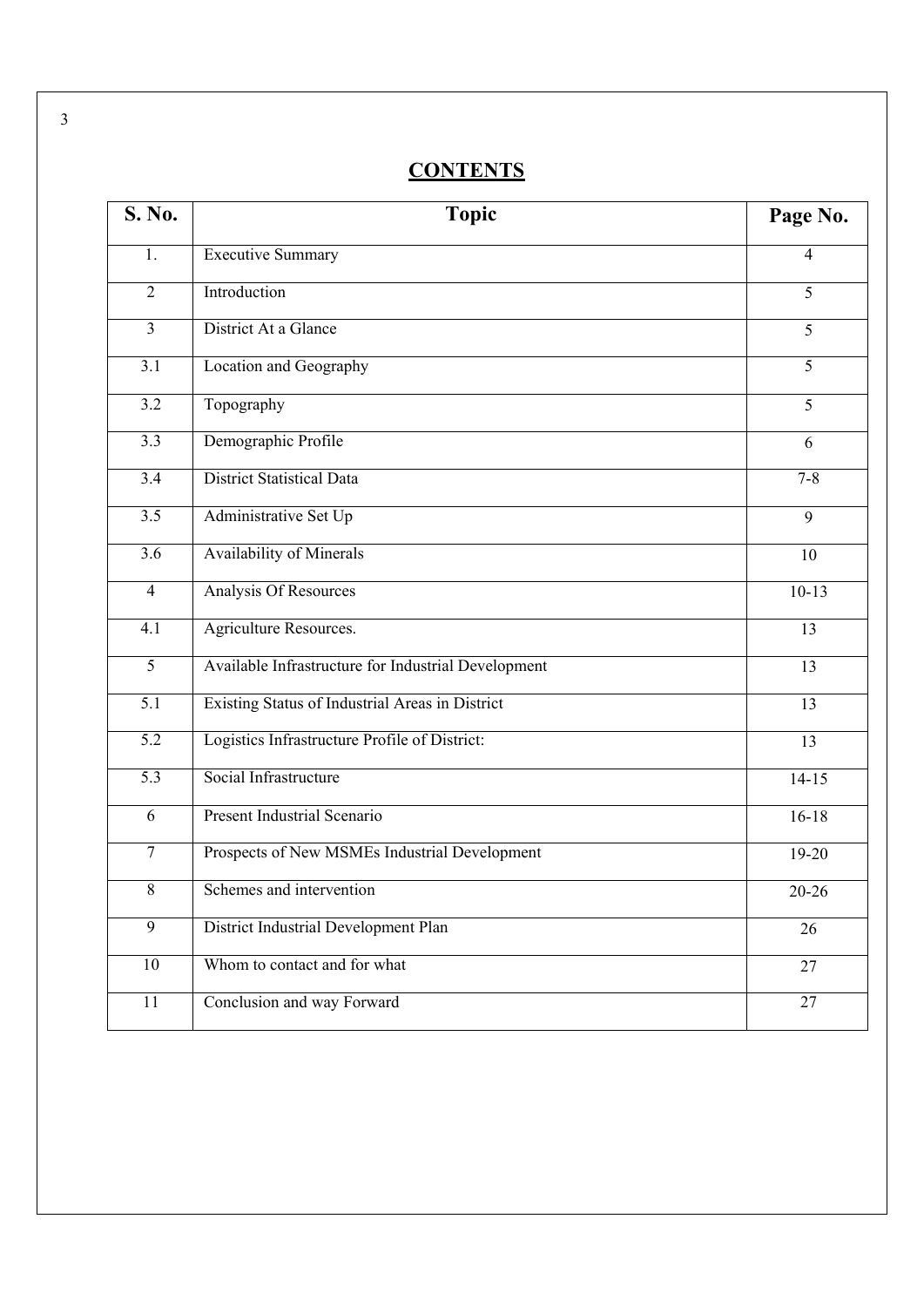## **1. ExecutiveSummary:**

**Chapter 1:** Introduction about the district and discussion an elaboration of Key Parameters Methodology, etc. like History, Scope & Objectives.

**Chapter 2:** District at a Glance All aspects of development in Statistical Units-Geographical Feature, Socio Economic Features, Demography, Administrative Set-up, Pattern of Land Utilization, Rainfall, Soil Conditions, Agricultural Produces, Forest, Livestock & Poultry, Fishery, Power, Roads and Communications, Health Facility, Banks and Post Offices, Industry, etc.

**Chapter 3:** Analysis of available resources-Contains both Human and Material Resources supported by Statistical Information: Human Resources, Material or Physical Resources, Cropping Pattern, Size of Land holdings, Agricultural Marketing, Irrigation Facilities, Horticulture/ Floriculture/Sericulture, Forest, Fishery, Livestock, Minerals, Tourism,etc.

**Chapter 4:** Available infrastructure for industrial Development-Contains both Physical and Structural Dimensions: Industrial Estate/Area/Park, Water, Power, Railways, Roads and Communications, Air & Water transport, etc. Social Infrastructure: Entrepreneurship, Market Potential, Lending Institutions, Technical Skills, Training Facilities, etc. Schemes/ Programmes/ Incentives

**Chapter 5:** Present Industrial Scenario-Category-wise along with investment and employment in Large Scale Industries with number, investment and employment also be highlighted. Classification of Manufacturing & Servicing Units, Ancillary Products, Exporting/Export worthy products, etc. Existing and Prospective MSE Cluster.

**Chapter 6:** Prospects of New MSMEs Industrial Development -Type of MSMEs would be promoted based on availability of surplus resources and demand factor. Present market information.

**Chapter 7:** Schemes and Interventions - List of Large-Scale Industries/PSUs-both State & Centre/Industries Association, Details of facilities available in ITIs/Polytechnics/Engineering Colleges.

**Chapter 8:** District Industrial Development Plan.

**Chapter 9:** The Chapter gives a broad idea about different agencies to whom one entrepreneur will contact for specific requirement.

**Chapter 10:** Summary and Conclusion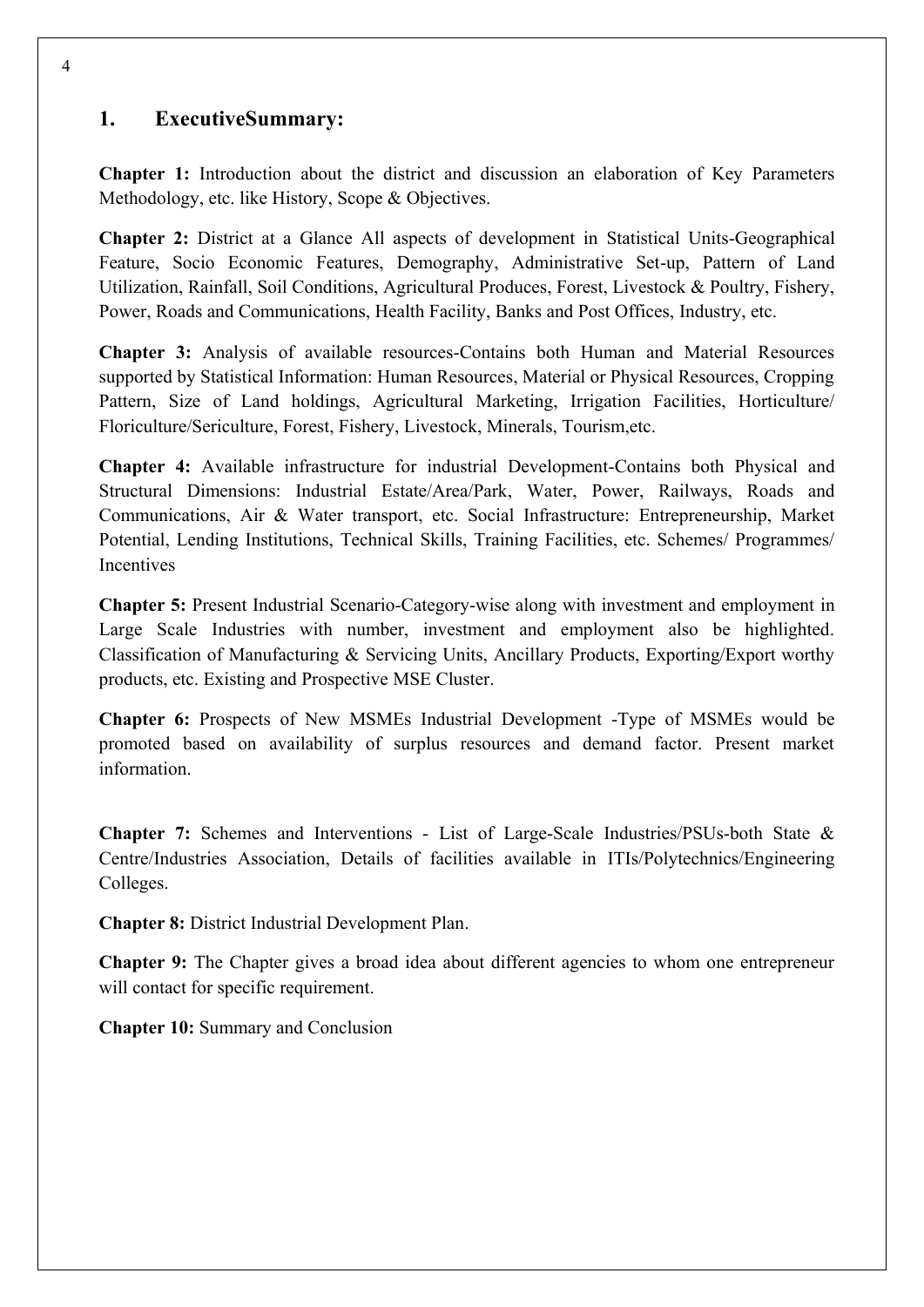#### **2. Introduction**

This place has long history dating back to ancient times excavated. Stone Age tools found in Singrampur Valley are testimony to the fact that this place was the cradle of human civilization and habitat since millions of years. In more recent times, around 5th century, it was part of mighty grand empire of Guptas of Pataliputra, It was established by the plaques and coins along with various monuments found in the region belonging to the reign of Samudragupta, Chandragupta, and Skandgupta. From 8th century to 12th century some parts of the Damoh district were parts of Chedi Empire ruled by Kalchuri dynasty from capital Tripuri.

The magnificent temple at Nohta is a Living example of the glory of Kalchuries in 10th century. Historical evidences also prove that some regions of the district were under the Chandels of the Jejak - Bhukti. 14th century heralded the era of Muslim rule in the region and stone carving at Salaiya and Batiyagarh mention Khilzi and Tuglaq as Sultans. Later on, the Sultan of Malwa annexed the region in to his fold. In the last quarter of the 15th century, Sangram Shah of Gond dynasty annexed the region into its dynamic and mighty empire consisting of 52 forts.

It was the era of peace and prosperity for the region. In Singrampur, Rani Durgawati attained martyrdom battling against the might of Mughal Empire represented by its General Asaf Khan along with his army. Her zeal to retain integrity and sovereignty of a kingdom is unparallel in world history. Bundelas entered in to the region for a brief span after which Marathas took over the reigns in 1732 and remains The ruler uptill Britishers annexed Marathas kingdom after the death of Peshwa in 1888.

#### **3. District at aGlance**

#### **3.1 Location & Geographical Area**

District Damoh lies between 23°09′ and 24°27′ North latitude and between 79°03′ and 79°57′ East longitude in the northern part of Madhya Pradesh. The shape of the district is irregular and elongated from North to South with projection in the East and West. District Damoh lies on the Malwa-Bundelkhand plateau, the south-eastern part of the great Vindhyan plateau, which stretches north of and parallel to the river Narmada. The District is bounded by district Chhatarpur in the North and northwest, district Sagar in the West, districts Narsimhapur and Jabalpur in the South and it is situated between 23.50 north latitude and between- 79.30 east longitudes. The tropic cancer passes through the southern part of district. Height is 34 meter from length of about 145kms in the North-south direction and so 80kms sea level east-west direction & total area of Damoh district is 7306 sq.km.

#### **3.2 Topography**

Topographically, district Damoh is divided into three physiographic sub divisions, namely, Vindhya range, Vindhya scarps and Bundelkhend upland. The Vindhya scarp covers the entire Sonar valley and the southern plateau, excluding the main line of hills belonging to the Vindhyan range, which may be grouped with the rest of the southern hills. Except a few small streams joining the river Hiran, a tributary of the river Narmada, the whole district is drained into river Yamuna through the tributaries and feeders of the river Ken.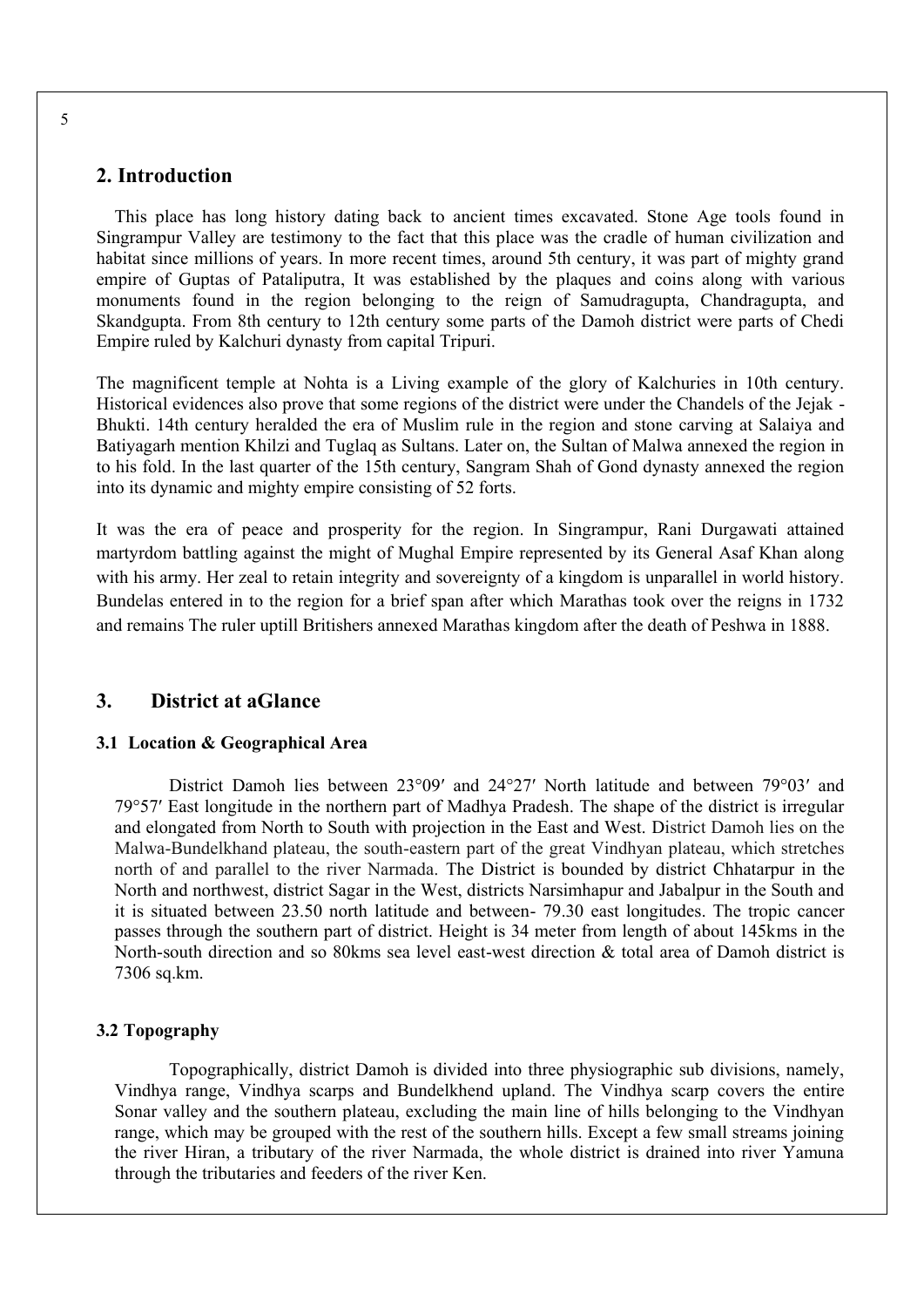**Soils :**The major part of the district is covered by medium black fine clay soils. Alluvial types of grey to black clay loam soils occur on the banks of rivers Sonar and Bearma in the North and in the West. Sandy clay loam and sandy loam soils are found in most other parts. Small portion of skeletal soil formed due to the weathering of sandstone is observed near the foothills in the southern part of the district.



#### Source:-DTIC,Damoh

#### **3.3 Demographic Profile (2011Census):**

Damoh is one of districts of Madhya Pradesh in India, Damoh District population in 2021 is 1,413,839 (estimates as per aadhar uidai.gov.in Dec 2020 data). As per 2011 census of India, Damoh District has a population of 1,264,219 in 2011 out of which 661,873 are male and 602,346 are female. Literate people are 747,715 out of 445,737 are male and 301,978 are female. People living in Damoh District depend on multiple skills, total workers are 574,595 out of which men are 367,711 and women are 206,884. Total 99,158 Cultivators are depended on agriculture farming out of 86,368 are cultivated by men and 12,790 are women. 143,256 people works in agricultural land as labor, men are 99,701 and 43,555 are women. Damoh District sex ratio is 910 females per 1000 of males. Next Damoh District Census will be in 2021.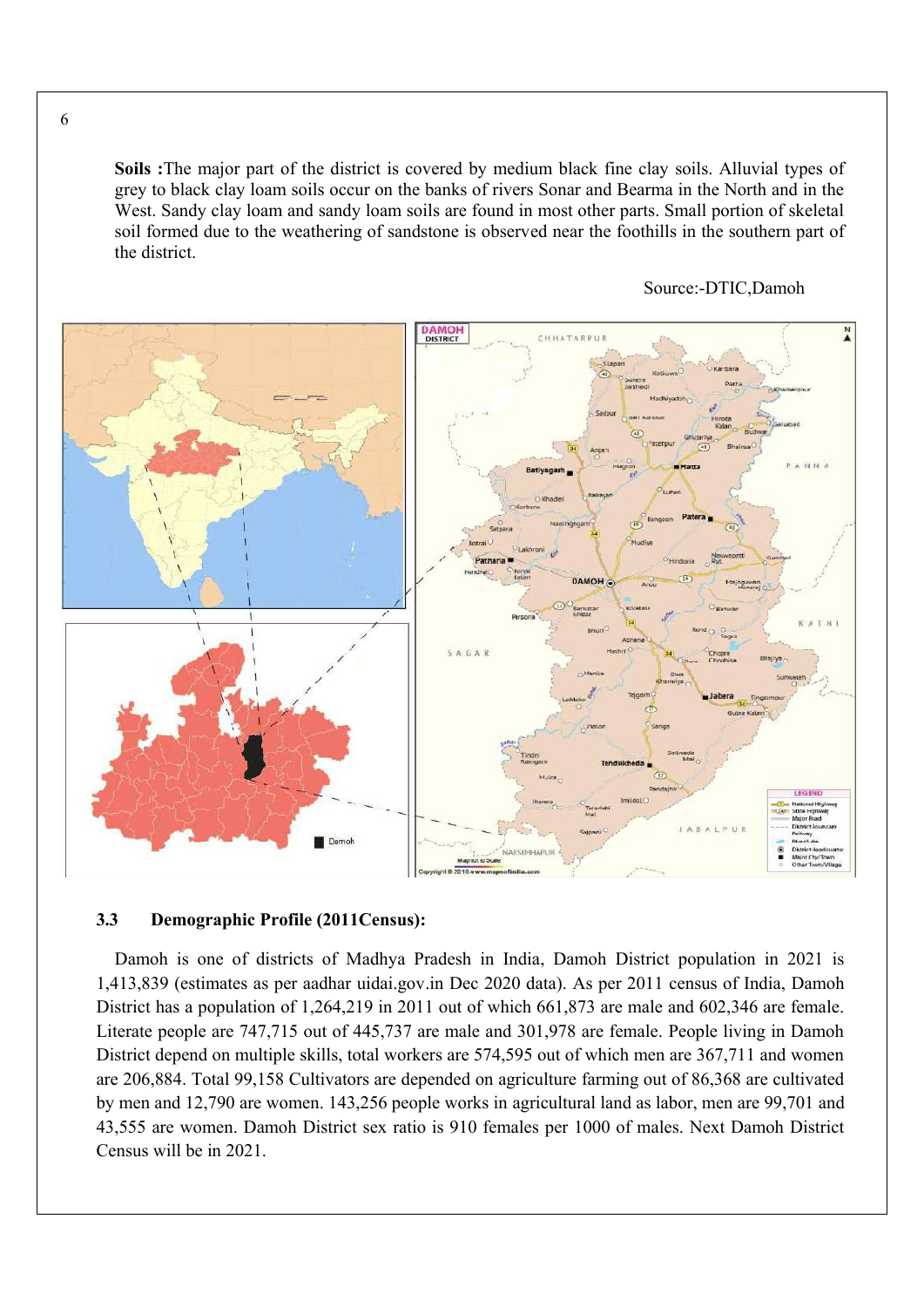## **3.4 StatisticalData**

| S.No               | Particular                     | Year                         | Unit                                              | <b>Statistics</b>     |
|--------------------|--------------------------------|------------------------------|---------------------------------------------------|-----------------------|
| $\mathbf{1}$       |                                | <b>Geographical features</b> |                                                   |                       |
| (A)                | Geographical Data              |                              |                                                   |                       |
|                    | i) Latitude                    |                              |                                                   | $23°09'$ -79°03' east |
|                    | ii) Longitude                  |                              |                                                   | 24°27'-79°57' north   |
|                    | iii) Geographical Area         |                              | Hectares                                          | 728.583               |
| (B)                | <b>Administrative Units</b>    |                              |                                                   |                       |
|                    | i) Sub divisions               | 2019-20                      | Nos.                                              | 04                    |
|                    | ii) Tehsils                    | 2019-20                      | Nos.                                              | 08                    |
|                    | iii) Sub-Tehsil                | 2019-20                      | Nos.                                              | 03                    |
|                    | iv) Patwar Circle              | 2019-20                      | Nos.                                              | 215                   |
|                    | v) Panchayat Simitis           | $2019 - 20$                  | Nos.                                              | 460                   |
|                    | vi)Nagar nigam                 | 2019-20                      | Nos.                                              |                       |
|                    | vii) Nagar Palika              | 2019-20                      | Nos.                                              | 05                    |
|                    | viii) Gram Panchayats          | 2019-20                      | Nos.                                              | 461                   |
|                    | xi) Revenue villages           | 2019-20                      | Nos.                                              | 1229                  |
|                    | x) Assembly Area               | 2019-20                      | Nos.                                              | 04                    |
| $\overline{2}$ .   | Population                     |                              |                                                   |                       |
| (A)                | Sex-wise                       |                              |                                                   |                       |
|                    | i) Male                        | 2011                         | Nos.                                              | 660478                |
|                    | ii) Female                     | 2011                         | Nos.                                              | 603225                |
| (B)                | <b>Rural Population</b>        | 2011                         | Nos.                                              | 1013296               |
| $\overline{3}$ .   | <b>Agriculture</b>             |                              |                                                   |                       |
| A.                 | Land utilization               |                              |                                                   |                       |
|                    | i) Total Area                  | 2019-20                      | Hect.                                             | 335214                |
|                    | ii) Forest cover               | 2019-20                      | $\overline{\mathbf{G}}$                           | 267118                |
|                    | iii) Non Agriculture Land      | 2019-20                      | $\boldsymbol{\zeta}$                              | 44251                 |
|                    | v) cultivable Barren land      | 2019-20                      | $\boldsymbol{\varsigma}$ $\boldsymbol{\varsigma}$ | 10846                 |
| $\boldsymbol{4}$ . | Forest                         |                              |                                                   |                       |
|                    | (i) Forest                     | 2019-20                      | $Sq.km^2$                                         | 2688.98               |
| 5.                 | <b>Livestock &amp; Poultry</b> |                              |                                                   |                       |
| A.                 | Cattle                         |                              |                                                   |                       |
|                    | i) Cows                        | 2007                         | Nos.                                              | 399692                |
|                    | ii) Buffaloes                  | 2007                         | Nos.                                              | 88954                 |
| <b>B.</b>          | <b>Other livestock</b>         |                              |                                                   |                       |
|                    | i) Goats                       | 2007                         | Nos.                                              | 96378                 |
|                    | ii) Pigs                       | 2007                         | Nos.                                              | 7260                  |
|                    | iii) Dogs & Bitches            | 2007                         | Nos.                                              |                       |
|                    | iv) Railways                   |                              |                                                   |                       |
|                    | i) Length of rail line         | 2019-20                      | <b>Kms</b>                                        | $\overline{81}$       |
|                    | V) Roads                       |                              |                                                   |                       |
|                    | (a) National Highway           | 2019-20                      | Kms                                               | 51                    |
|                    | (b) State Highway              | $2019 - 20$                  | Kms                                               |                       |
|                    | (c) Main District Highway      | 2019-20                      | Kms                                               | 380.50                |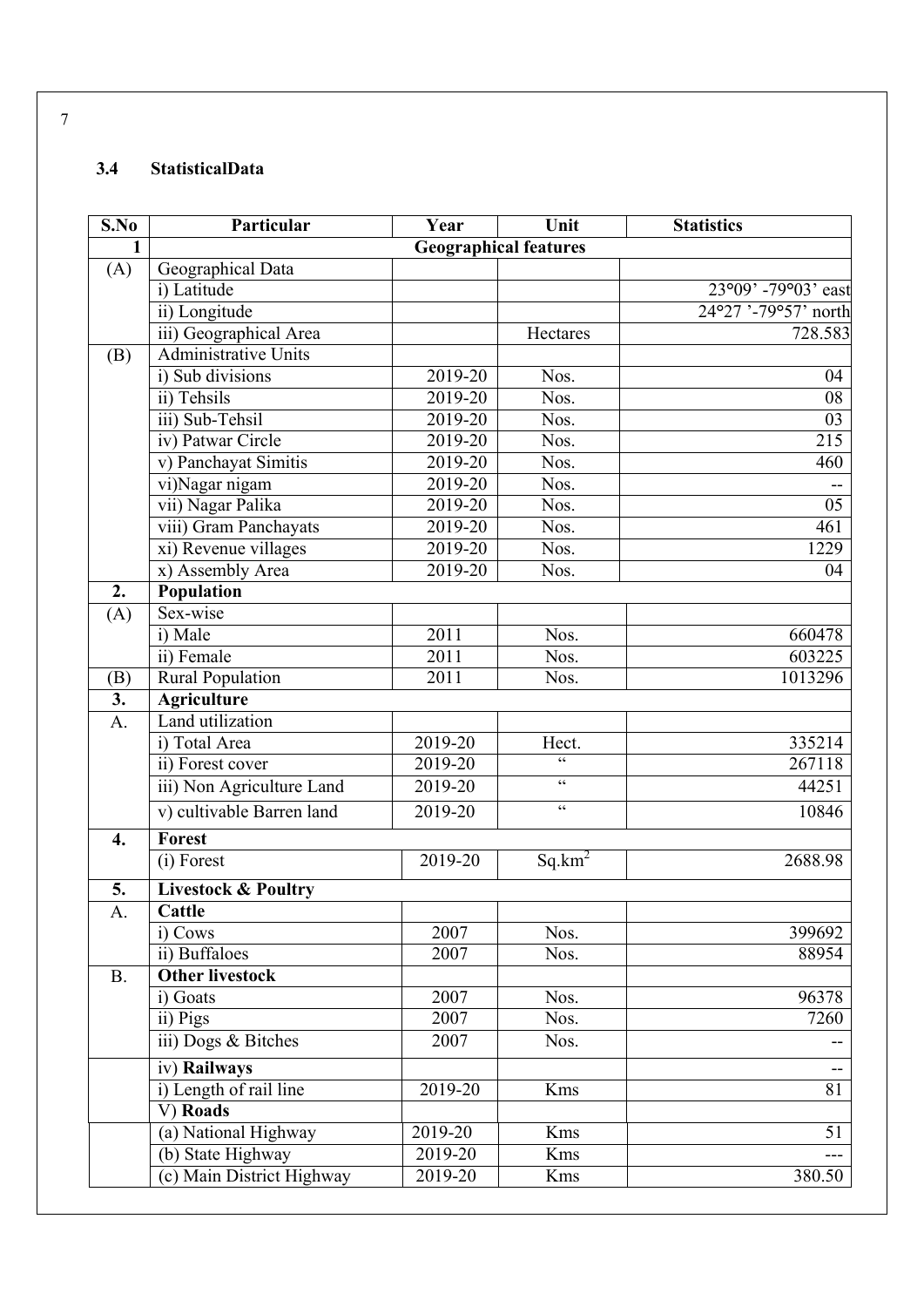| $(d)$ Other district & Rural Roads                 | 2019-20 | Kms          | 556.30                   |
|----------------------------------------------------|---------|--------------|--------------------------|
| (e) Rural road/ Agriculture                        | 2019-20 | Kms          |                          |
| <b>Marketing Board Roads</b>                       | 2019-20 |              |                          |
| (f) Kachacha Road                                  | 2019-20 | Kms          | 102.50                   |
| (VI) Communication                                 | 2019-20 |              |                          |
| (a) Telephone connection                           | 2019-20 |              | 5237                     |
| (b) Post offices                                   | 2019-20 | Nos.         | 161                      |
| (c) Telephone center                               | 2019-20 | Nos.         |                          |
| (d) Density of Telephone                           | 2019-20 | $N$ os./1000 | ---                      |
|                                                    | 2019-20 | person       |                          |
| (e) Density of Telephone                           | 2019-20 | No. per KM.  |                          |
| (f) PCO $\overline{\text{Rural}}$                  | 2019-20 | No.          |                          |
| $(g)$ PCO STD                                      | 2019-20 | No.          |                          |
| (h) Mobile                                         | 2019-20 | No.          | ---                      |
| (VII) Public Health                                |         |              |                          |
| (a) AllopathicHospital                             | 2019-20 | No.          | 01                       |
| (b) Beds in Allopathic                             |         | No.          | 348                      |
| hospitals                                          |         |              |                          |
| AyurvedicHospital<br>$\left( \mathrm{c} \right)$   |         | No.          | 01                       |
|                                                    |         |              |                          |
| (d) Beds in Ayurvedic                              |         | No.          | 15                       |
| hospitals                                          |         |              |                          |
| <b>Ayush Dispensaries</b><br>(e)                   |         | No.          | 37                       |
| Community health<br>(f)                            |         | No.          | 06                       |
| centers                                            |         |              |                          |
| Primary healthcenters<br>$\left( \text{g} \right)$ |         | No.          | 15                       |
| (h) Homeo. Dispensaries                            |         | No.          | 02                       |
| Sub HealthCenters<br>$\Omega$                      |         | No.          | 192                      |
|                                                    |         |              |                          |
| Privatehospitals<br>$\Omega$                       |         | No.          |                          |
| (VIII) Banking commercial                          |         |              |                          |
| (a) Commercial Bank                                |         | Nos.         | 50                       |
| (b) rural Bank Products                            |         | Nos.         | 28                       |
| (c) Co-Operative bank                              |         | Nos.         |                          |
| products                                           |         |              |                          |
| (d) PLDB Branches                                  |         | Nos.         | $\overline{\phantom{m}}$ |
| (IX) Education                                     |         |              |                          |
| $\overline{(a)$ Primary school                     |         | Nos.         | 1391                     |
| (b) Middle schools                                 |         | Nos.         | 586                      |
| (c) Secondary & senior                             |         | Nos.         | $\overline{167}$         |
| secondary schools                                  |         |              |                          |
| (d) Colleges                                       |         | Nos.         | 07                       |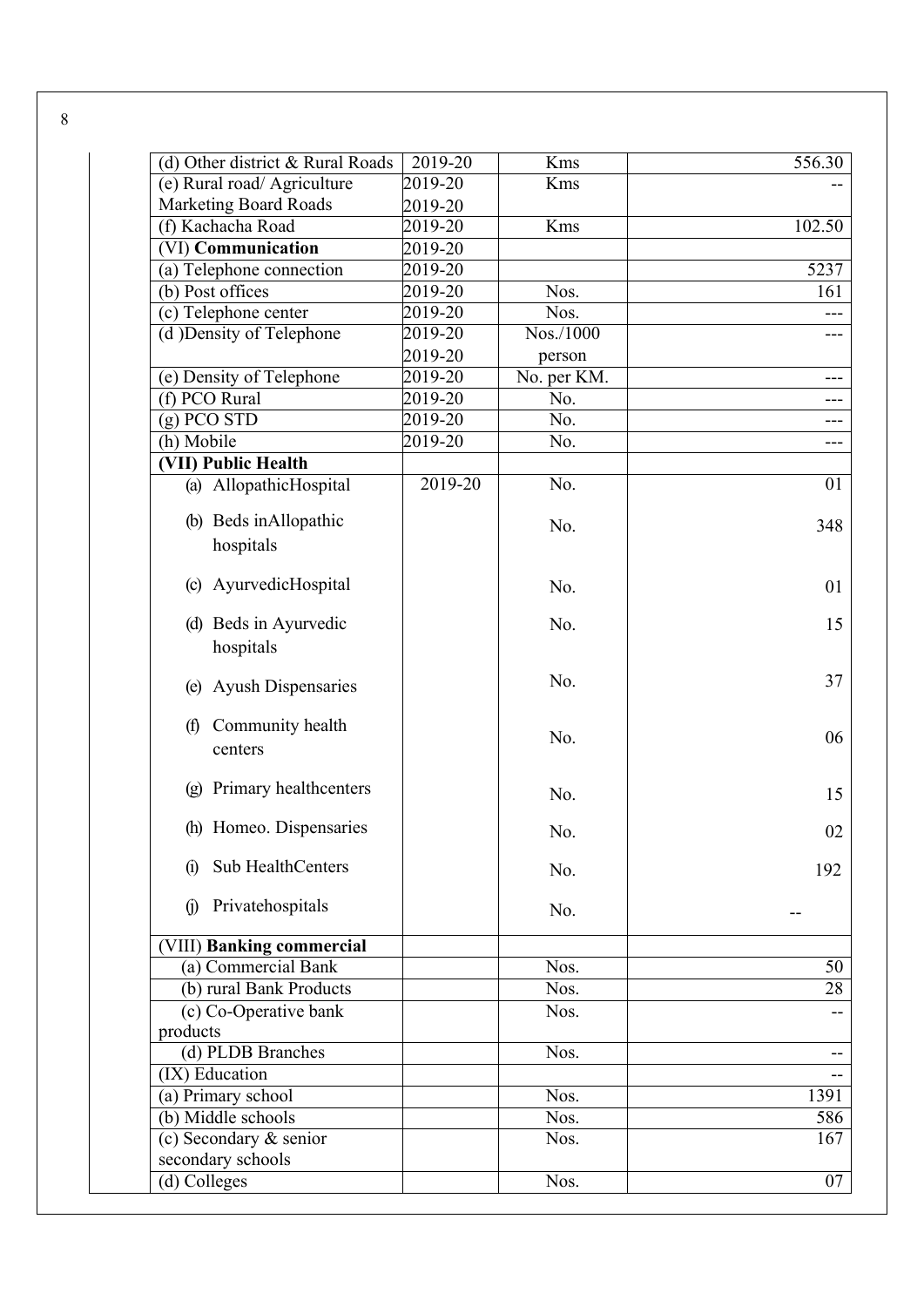| - 25<br>$\mathbf{1}$<br>- 11 | ৲∟∧ৰ<br>NATO. | 1 M |
|------------------------------|---------------|-----|

#### **3.5 Languages**

At the time of the 2011 Census of India, 99.16% of the population in the **district** spoke Hindi and 0.43% Urdu as their first **language.**

#### **3.6 Administrative SetUp**

District Damoh is divided into seven community development blocks and eleven tehsils(Batiyagarh, Damoh, Hatta, Jabera, Patera, Patharia and Tendukheda). As per census 2011, the total population of the district is 12,64,291 (297,603 households) living in 1229 inhabited villages belonging to 460 Gram Panchayats and nine towns.

According to Census 2011, the total number of villages in the district are 1210. Out of which 1176 villages are inhabited and 34 villages are un-inhabited. Tahsilwise number of villages are Hatta(158), Patera(159), Batiyagarh(150), Patharia(131), Damoh(238), Jabera(190) and Tendukheda(184). Number of Gram Panchayats are 461. There are 219 Patwari halka, Revenue village 1229 under revenue administration. In the district there are 7 tahsils, 7 CD blocks, namely Hatta, Patera, Batiyagarh, Patharia, Damoh, Jabera and Tendukheda. There are 9 towns in the district. As per urban classification, Hatta(M) and Damoh(M) are municipalities, whereas Patharia(N.P.), Hindoria(N.P.) and Tendukheda(N.P.) are Nagar Panchayats. Narsinghgarh(C.T.), Hirdepur(C.T.), Bansatar Kheda(C.T.) and Jabera(C.T.). In all the CD blocks headquarters there are 7 Janpad panchayats. The district has one parliamentary constituency i.e.Damoh and Four assembly constituencies viz. Pathariya, Damoh, Jabera and Hatta.

The district is the basic territorial unit of administration in the state as well as in India.The Collector, as the head of district administration is the keyfunctionary of the Government, having vast powers and wide responsibilities. In many ways he is the link between the State Government and the people. He is the custodian of law & order and local administration. Collector is the Chief Executive Officer of the district and as such he/she exercises general supervision over various departments. Co-ordination of the activities of various departments, control over local-self-governing bodies, execution of Government schemes and miscellaneous functions, such as Panchayats, Census, election and relief measures in time of natural calamity like floods, famine and epidemics, etc.

The Organizational set-up of the collectorate may be divided into three mains, viz.(i) land revenue, land-records including consolidation of land and other allied matters. (ii) law & order and (iii) development.

The Collector is assisted by Deputy Collectors, SDM, Tahsildars, Naib Tahsildars, Revenue Inspectors, Patwaris' etc. Collector is also associated with a number of other committees in the district. The most important among them is the District Advisory Committee. The Collector is also vested with statutory powers under excise act, so as to enable him/her to implement the excise and prohibition policy of the Government. Superintendent of Police is the head of police department at the district headquarters, in order to facilitate proper and smooth judicial administration there are 18 policestations, 9 police out-post and One Anu Suchit Jan-Jati Kalyan Thana in the district. 12 The Judiciary

 $\overline{Q}$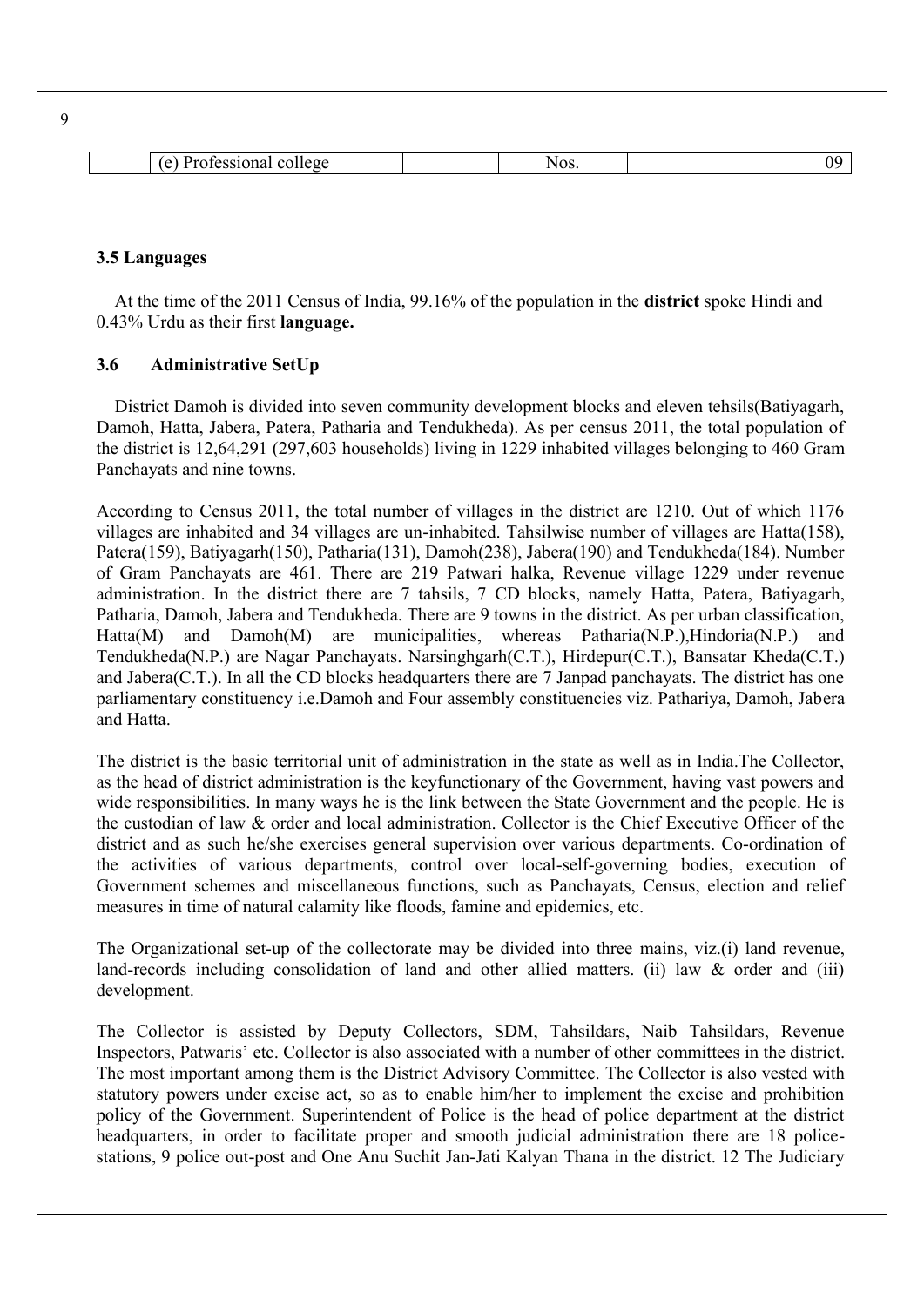is independent. At the district level, there is District Court headed by District and Session Judge. District and Session Judge is assisted

Source:-DTIC,Damoh

#### **3.7 Availability of Minerals:**

Minor & Major i.e. Sand, Murum& Flag Stone are available at Damoh District. Details of Minerals is given below:

| S.NO. | <b>NAME OF MINERAL</b> | <b>PRODUCTION in tones</b> |
|-------|------------------------|----------------------------|
|       | <b>MAJOR MINERAL</b>   |                            |
| 1.    | LimeStone              | 2866778.00Cu. Meter        |
|       | <b>MINOR MINERAL</b>   |                            |
| S.NO. | <b>NAME OF MINERAL</b> | <b>PRODUCTION</b>          |
| 1.    | Fag Stone              | 8836Cu. Meter              |
| 2.    | Gitti                  | 346764 Cu. Meter           |
| 3.    | Murum                  | 108018cu. Meter            |
| 4.    | Sand                   | 86733Cu. Meter             |
| 5.    | <b>Stone</b>           | 303589 Cu. Meter           |

#### **PRODUCTION OF MINERALS**

Source:-DTIC,Damoh

## **4. Analysis of Resources**

## **4.1 Agriculture**

**Resources** 

**AgriculturalProfile:**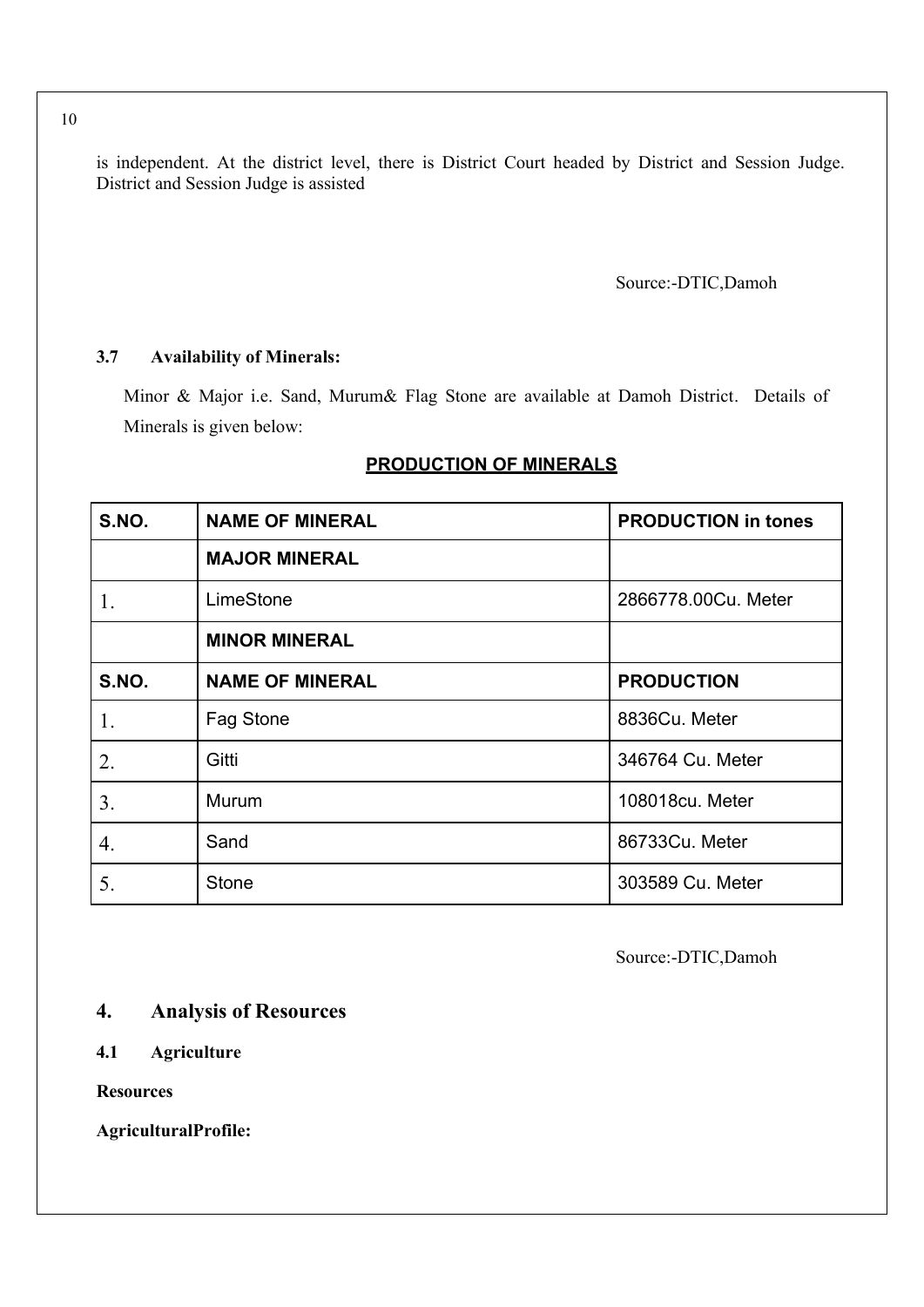District Damoh has good tree cover with about 36.7% of its geographic area as forest land (267,118 ha), as shown in Table 1.2 below. It has just about 41.8% of the land under agriculture, net sown area being 304,618 ha. The district has 39.2% of the net sown area under irrigation, nearly half of it being irrigated by wells. The proportion of irrigated area in district Damoh is slightly lower than the average for Bundelkhand region (46%) and far lower than the state average (59%). The district has 241,269 ha as double cropped area and 202,020 ha as single cropped area, with cropping intensity 166.3%. The cropping intensity is higher than the state average of 155.1% and the national average of 141.6%.

| S No           | Land Use                          | Area, ha | As $%$  |
|----------------|-----------------------------------|----------|---------|
| 1              | <b>Forest Area</b>                | 267,118  | 36.67%  |
| $\overline{2}$ | <b>Barren and Uncultivable</b>    | 50,368   | 6.91%   |
| $\overline{3}$ | Pastures                          | 35,014   | 4.81%   |
| $\overline{4}$ | <b>Land under Misc Tree Crops</b> | 801      | 0.11%   |
| 5              | Culturable Waste land             | 10,846   | 1.49%   |
| 6              | Fallow land                       | 9,038    | 1.24%   |
| $\overline{7}$ | <b>Current Fallow</b>             | 6,530    | 0.90%   |
| 8              | Net Area sown                     | 304,618  | 41.81%  |
| 9              | Rainfed land                      | 185,074  | 60.76%  |
| 10             | <b>Total Area Irrigated</b>       | 119,543  | 39.24%  |
| 11             | Canal Irrigation                  | 12,953   | 10.84%  |
| 12             | Well Irrigation                   | 58,908   | 49.28%  |
| 13             | Tank and lakes irrigation         | 2,535    | 2.12%   |
| 14             | Waterfall irrigation              | 3,966    | 3.32%   |
| 15             | Other sources                     | 41,181   | 34.45%  |
| 16             | Area under non-agriculture uses   | 44,251   | 6.07%   |
|                | <b>Total</b>                      | 728,583  | 100.00% |

Table : Land Use Pattern – District Damoh

#### **LAND DISTRIBUTION**

The privately owned land in district Damoh is 389,641 ha belonging to 130,696 farming families (Table 1.3). The land distribution is more skewed compared to the other districts of Bundlekhnad. Marginal farmers and small farmers constitute nearly two-third of the families (42.9% and 22.1%, respectively), collectively owning about one-sixth (17.1%) of land; whereas the top one-sixth of the farmers own nearly two third of the cultivable land. This skewed pattern of landholding may not pose a serious problem in near future, but the interventions should be planned to ensure equity for the results to sustain in the long run.

Table : Land Distribution Pattern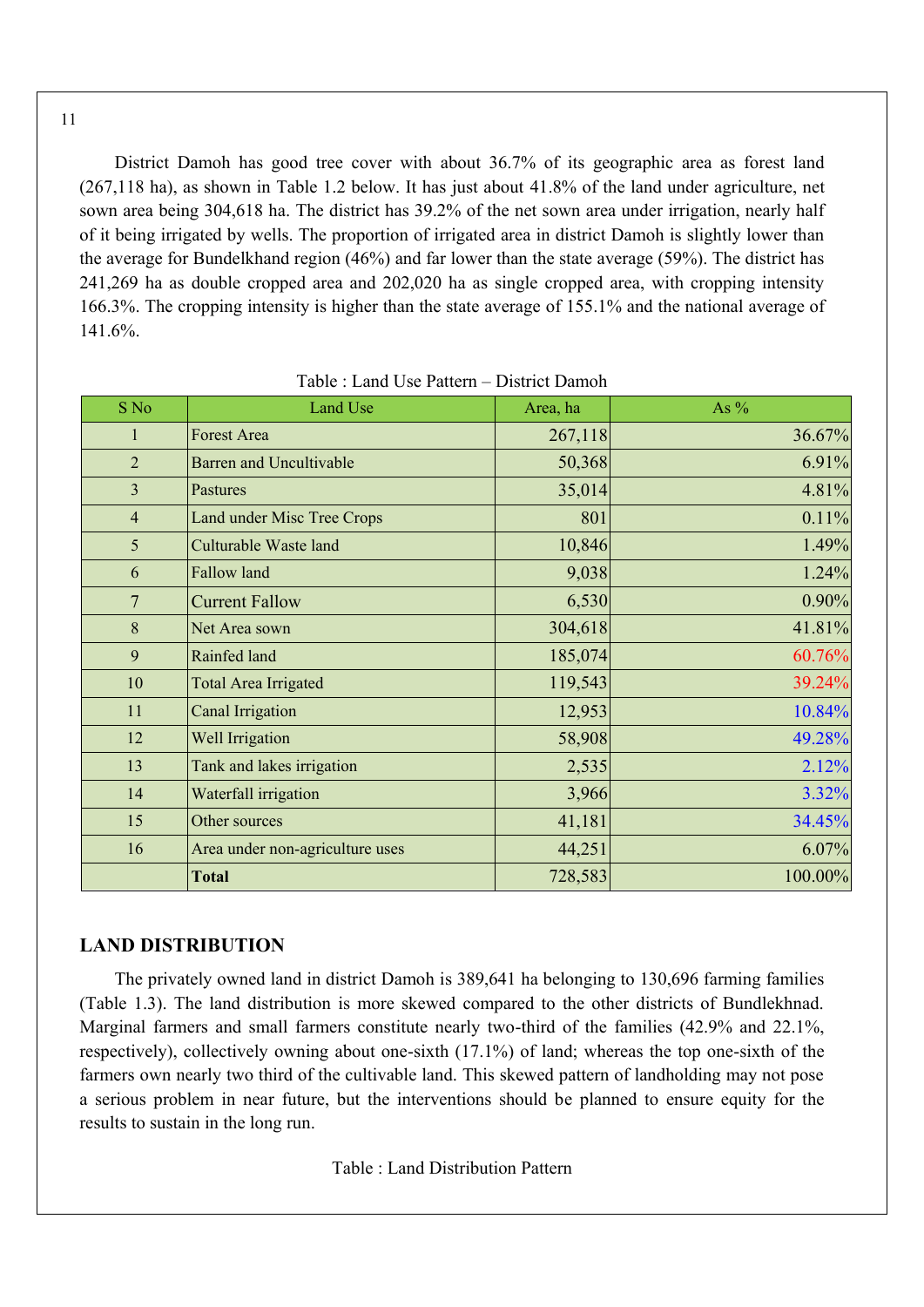| <b>Category</b>     | <b>No of Farmers</b> | As $%$   | Area, ha | As $%$   |
|---------------------|----------------------|----------|----------|----------|
| Marginal farmers    | 56,036               | 42.88%   | 24,806   | $6.37\%$ |
| Small farmers       | 28,860               | 22.08%   | 41,703   | 10.70%   |
| Semi medium farmers | 24,093               | 18.43%   | 66,715   | 17.12%   |
| Medium farmers      | 17,074               | 13.06%   | 181,930  | 46.69%   |
| Large farmers       | 4,633                | $3.54\%$ | 74,487   | 19.12%   |
| <b>Total</b>        | 130,696              | 100.0%   | 389,641  | 100.0%   |

#### **WATER RESOURCES:**

District Damoh has more than 300 traditional water bodies, built over a period of many centuries, for the use of local population for domestic and productive purposes. These tanks provide livelihoods to many families through irrigation and aquaculture - fisheries, water chestnut, lotus seed, etc. IGG has inventoried 218 of these tanks providing flow irrigation to 59,651 hectares of cropland every year. In addition, the recharge benefits help the farmers to irrigate between 30-50 thousand hectares of land depending on the rainfall distribution within the particular year.

Recently, Civil Society Organisations (CSOs) have launched Bundelkhand Initiative Water, Agriculture and Livelihoods (BIWAL) for repairing and rejuvenation of traditional water bodies and strengthening rural livelihoods in collaboration with the Department of Panchayat and Rural Development and Bundelkhand Development Authority (BDA). It is likely to improve water availability, thereby increasing the potential for aquaculture and irrigatedagriculture.

#### **AGRICULTURE AND CROPS:**

The principal crops grown in district Damoh include Bengal gram, paddy, wheat, black gram, soybean and lentil (Table 1.4). The area under cereals, pulses and oilseeds is 33.1%, 56.4% and 11.2% of the gross cropped area, resp. Vegetables are grown on 4,682 ha (0.90%) andspices, mostly onion, is grown on 1,201 ha (0.23% of gross cropped area).

| $S$ No         | Crop                | Area,<br>ha | $As\%$<br>of GCA | <b>Average</b><br>Yield,<br>kg/ha | <b>State</b><br>Average,<br>kg/ha | India<br>Average, kg/ha |
|----------------|---------------------|-------------|------------------|-----------------------------------|-----------------------------------|-------------------------|
|                | <b>Kharif crops</b> |             |                  |                                   |                                   |                         |
| 1.1            | Paddy               | 71,018      | 11.20%           | 2,027                             | 1,737                             | 2,342                   |
| 1.2            | Sorghum             | 1,378       | $0.22\%$         | 2,181                             | 1,747                             | 1,013                   |
| 1.3            | Maize               | 4,429       | 0.70%            | 1,916                             | 2,255                             | 2,300                   |
| 1.4            | Black gram          | 63,379      | 10.00%           | 687                               | 438                               | 572                     |
| 1.5            | Red gram            | 32,794      | 5.17%            | 849                               | 807                               | 785                     |
| 1.6            | <b>Sesame</b>       | 2,372       | $0.37\%$         | 575                               | 489                               | $375+$                  |
| 1.7            | Soybean             | 52,411      | 8.27%            | 724                               | 1,065                             | 1,042                   |
| $\overline{2}$ | Rabi crops          |             |                  |                                   |                                   |                         |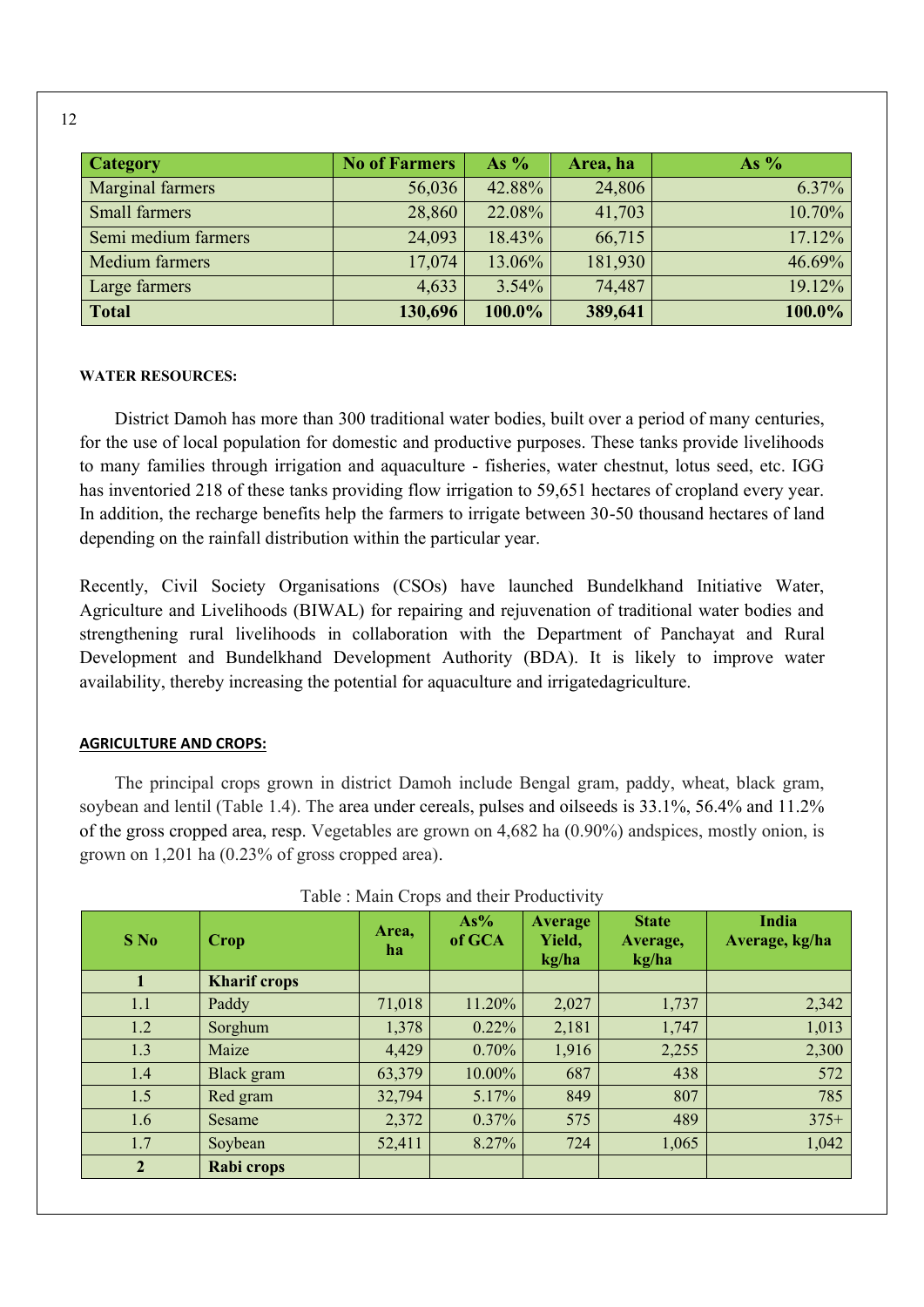| 2.1 | Wheat           | 95,628  | 15.08% | 2,757 | 2,860 | 3,047 |
|-----|-----------------|---------|--------|-------|-------|-------|
| 2.2 | Bengal gram     | 177,990 | 28.07% | 935   | 1,009 | 942   |
| 2.3 | Lentil (Masoor) | 20,267  | 3.20%  | 795   | 1,111 | 1,205 |
| 2.4 | <b>Mustard</b>  | 2,622   | 0.41%  | 973   | 1,111 | 1,205 |
| 2.5 | Groundnut       | 1,055   | 0.17%  | 1,220 | 1,641 | 1,444 |
|     | Vegetables      | 4,682   | 0.74%  |       |       |       |
|     | <b>Spices</b>   | 1,201   | 0.19%  |       |       |       |

The area under main crops is as per the follows:

- Kharif cereals  $76,825$  ha (12.12% of the gross sownarea)
- Kharif pulses  $96,173$ ha (15.17% of the gross sownarea)
- Kharif oilseeds, mostly soybean, 54,783 ha (8.64% of the gross sownarea)
- Rabi cereals 95,628 ha (15.08% of the gross sownarea)
- Rabi pulses 1,98,257 ha (31.27% of the gross sownarea)

## **5. Available Infrastructure and IndustrialDevelopment**

## **5.1 Existing Status of Industrial Areas in the DistrictDamoh**

| S.             | Name of Ind.  | Land          | Land          | Prevailing | N <sub>o</sub> | No of    | No of  | No. of     |
|----------------|---------------|---------------|---------------|------------|----------------|----------|--------|------------|
| No.            | Area          | acquired      | developed     | Rate Per   | of             | allotted | Vacant | Units in   |
|                |               | $(\text{In})$ | $(\text{In})$ | Sqm        | Plots          | Plots    | Plots  | Production |
|                |               | hectare)      | hectare)      | (In Rs.)   |                |          |        |            |
| 1.             | Semi Urban    | 2.46          | 2.46          | 22         | 39             | 39       |        | 27         |
|                | Industrial    |               |               |            |                |          |        |            |
|                | Estate-       |               |               |            |                |          |        |            |
|                | Damoh         |               |               |            |                |          |        |            |
| 2.             | Industrial    | 0.90          | 0.90          | 22         | 18             | 18       |        | 08         |
|                | Area - Gandhi |               |               |            |                |          |        |            |
|                | Ashram,       |               |               |            |                |          |        |            |
|                | Damoh         |               |               |            |                |          |        |            |
| 3 <sub>1</sub> | Industrial    | 93.05         | 27.47         | 22         | 133            | 10       | 123    | 06         |
|                | $Area -$      |               |               |            |                |          |        |            |
|                | Marutal,      |               |               |            |                |          |        |            |
|                | District,     |               |               |            |                |          |        |            |
|                | Damoh         |               |               |            |                |          |        |            |
|                | <b>Total</b>  | 96.41         | 30.83         | 22         | 190            | 67       | 123    | 41         |
|                |               |               |               |            |                |          |        |            |

Source:-DTIC,Damoh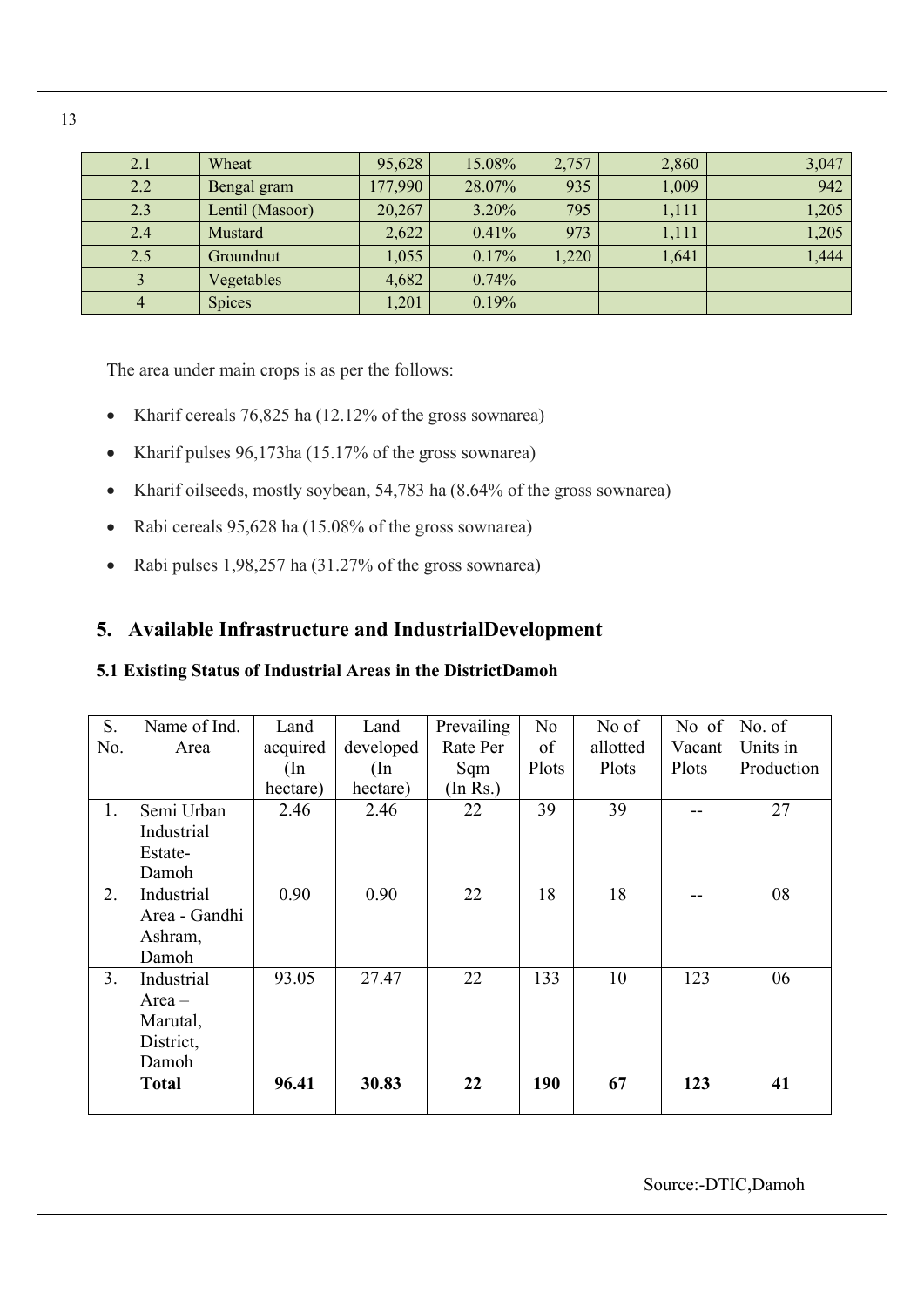#### **5.2 Logistics Infrastructure Profile ofDistrict:**

#### **Road Transport:**

Damoh Bus Stand is at the centre of the city where bus availability is frequent for nearby stations like Sagar, Jabalpur, Chhatarpur, Katni, Tikamgarh and Panna. Bus services are also available to other metro cities like Bhopal, Indore, Nagpur and Allahabad. District Headquarters Damoh is well connected by road.Murwara ,Damoh are the Cities in this district having road connectivity to major towns and remote villages. Damoh is about 252 KM by road to Bhopal (Capital of Madhya Pradesh).

#### **Rail Transport:**

Damoh is well connected by Train. It is situated between Bina (JN) and Katni (JN). Some of the rail way stations in district are Damoh ,Patharia , Ganeshganj , Bandakpur , Aslana , Sagoni , Ghatera , KarhiyaBhadoli .... which connects most of the towns and villages in the District.

#### **By Air:**

The nearest airport is Jabalpur Airport which is 110 Km from Damoh.

#### **5.3 Social Infrastructure**-**Available InfrastructureforIndustrial Development**

#### **Social Infrastructure**-

Damoh district has total 50 Commercial Bank branches, 28 Rural sector Bank Branches. State Bank of India is the Lead Bank of the Damoh District.

District Cooperative Central Bank has a total of 17 branches and 102 committees including headquarter in Damoh district. The following facility is available for the farmers and bailee through branches.

- 1. Savings Account Facility.
- 2. Current account Facility.
- 3. Recurring Deposit Facility.
- 4. Fixed Deposits Account Facility.
- 5. Debt facility against Fixed Deposit.
- 6. Facility of transfer of funds to other banks.(NEFT / RTGS, IMPS)

On the level of the committee, the farmers of District Damoh are given loans at zero percent. And fertilizer seed is distributed. And the committee's debtor farmers have been given the facility of Rupe card, from which the farmers are withdrawing the amount of credit distribution directly through the ATM.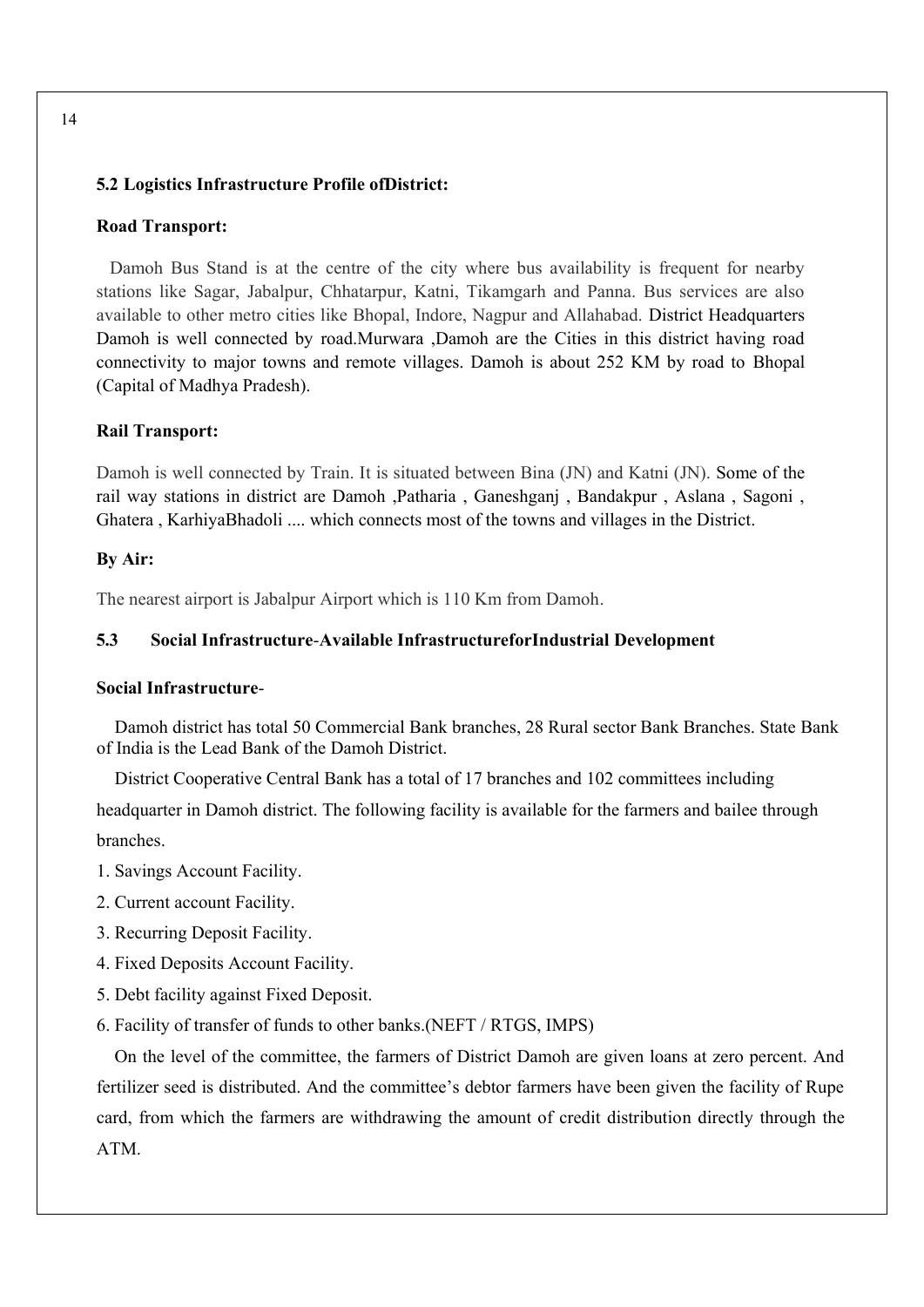#### **Government Colleges of Damoh District**

| S.No. | <b>College Address</b>                                           |
|-------|------------------------------------------------------------------|
|       | Gyan Chandra Shrivastav, Government Post Graduate College, Damoh |
| 2     | Government Kamala Nehru MahilaMahavidyalaya, Damoh               |
| 3     | Government College, Hatta (District-Damoh)                       |
| 4     | Government College, Pathriya (District-Damoh)                    |
| 5     | Government College, Jabera (District-Damoh)                      |
| 6     | Government College, Tengkheda (District-Damoh)                   |
|       | Government College, Batiyagarh (District-Damoh)                  |

#### **Schemes**

- o Landless agricultural laborers
- o Freebies of books and stationery for Scheduled Castes / Scheduled Tribe students
- o Goan ki Beti Scheme
- o Pratibha Kiran Scheme
- o Assistance to Scheduled Castes Researchers
- o Assistance to Scheduled Tribes Researchers
- o Integrated scholarship
- o Chief Minister's Merit and Janakalyan Yojana
- o Excellent Meritorious Student Award
- o Research scholarship to disabled students
- o Scholarship to helpless students
- o Guarantee Scheme for Higher Education Loan
- o Scholarship scheme for talented students seeking higher education abroad
- o SC / ST / OBC Post Metric Scholarship

There are 6 Govt ITI, DIET-1 (Hatta) and 1 Government Polytechnic College, Damoh.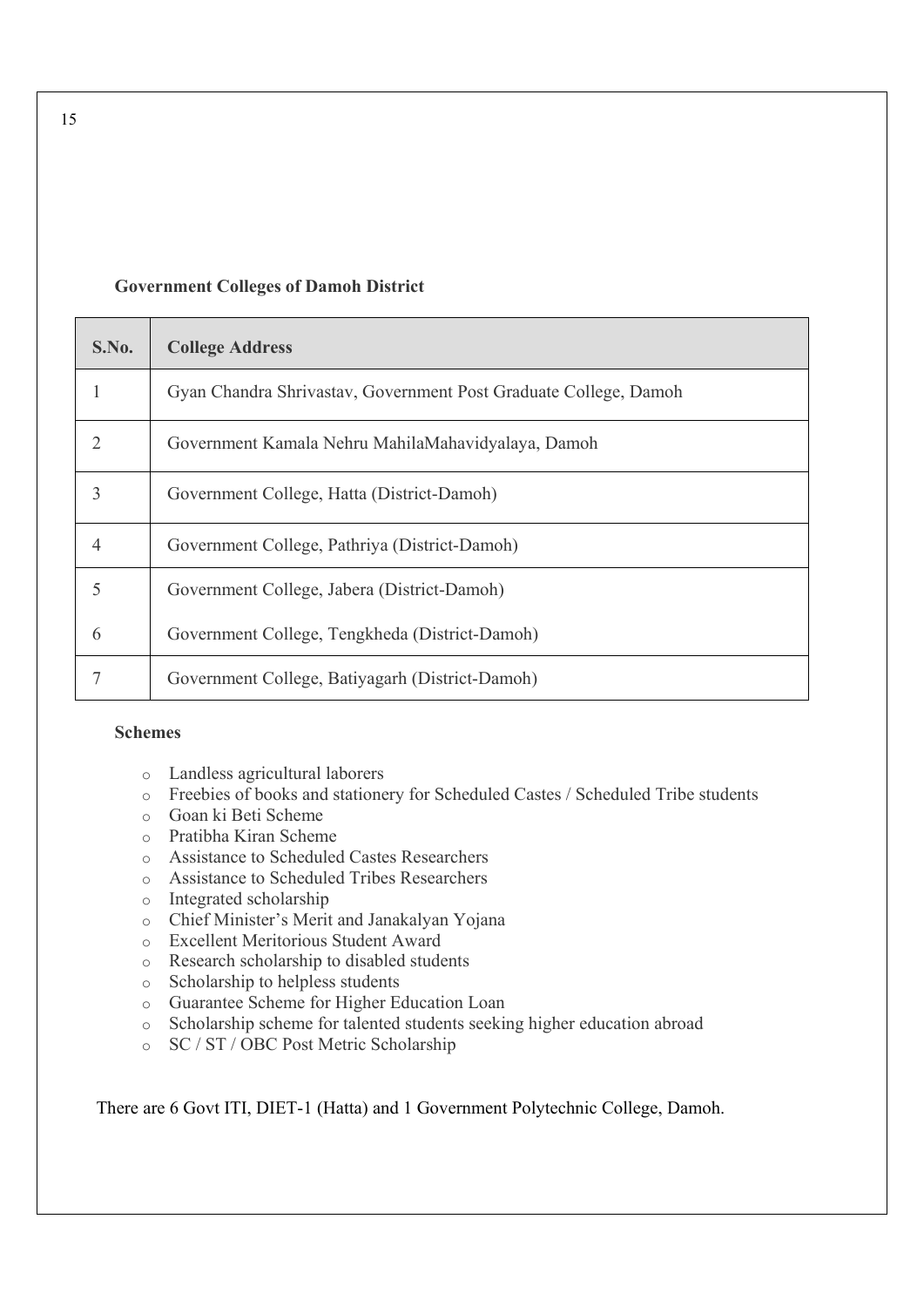# **6. PRESENT INDUSTRIAL SCENARIO**

# **Details of Existing Micro & Small Enterprisesand Artisan Units intheDistrictDamoh**

| <b>NIC</b>        | Type Of Industry                                      | Number Of                | Investment | Employment               |  |
|-------------------|-------------------------------------------------------|--------------------------|------------|--------------------------|--|
| Code              |                                                       | Units                    | (Lakh Rs.) |                          |  |
| No.               |                                                       |                          |            |                          |  |
| $\overline{20}$   | Agro based                                            | 69                       | 13.93      | 88                       |  |
| $\overline{22}$   | Soda water                                            | $-$                      |            | --                       |  |
| 23                | Cotton textile                                        |                          |            |                          |  |
| 24.               | Woolen, silk & artificial Thread<br>based<br>clothes. |                          |            |                          |  |
| 25.               | Jute & jute based                                     | $-$                      |            | $\overline{\phantom{0}}$ |  |
| $\overline{26}$ . | Ready-made garments &<br>embroidery                   | 65                       | 5.34       | $\overline{102}$         |  |
| $\overline{27}$ . | Wood/wooden based furniture                           | $\overline{74}$          | 0.83       | 78                       |  |
| 28.               | Paper & Paper products                                | 02                       | 7.06       | 07                       |  |
| 29.               | Leather based                                         | $\overline{07}$          | 0.09       | $\overline{07}$          |  |
| 31.               | Chemical/Chemical based                               | $\overline{\phantom{a}}$ | $-$        | $-$                      |  |
| $\overline{30}$ . | Rubber, Plastic &petro based                          | $\overline{\phantom{a}}$ | $-$        | $-$                      |  |
| $\overline{32}$ . | Mineral based                                         | $\overline{13}$          | 2.78       | 07                       |  |
| 33.               | Metal based (Steel Fab.)                              | 04                       | 0.70       | $\overline{06}$          |  |
| $\overline{35}$ . | <b>Engineering units</b>                              | $\overline{13}$          | 1.16       | $\overline{25}$          |  |
| $\overline{36}$ . | Electrical machinery and<br>transport                 | 08                       | 0.51       | $\overline{14}$          |  |
|                   | equipment                                             |                          |            |                          |  |
| 97.               | Repairing & servicing                                 | $\overline{62}$          | 7.26       | 106                      |  |
| 01.               | Others                                                | 84                       | 93.28      | 124                      |  |
|                   | <b>Total</b>                                          | $\overline{401}$         | 132.94     | 564                      |  |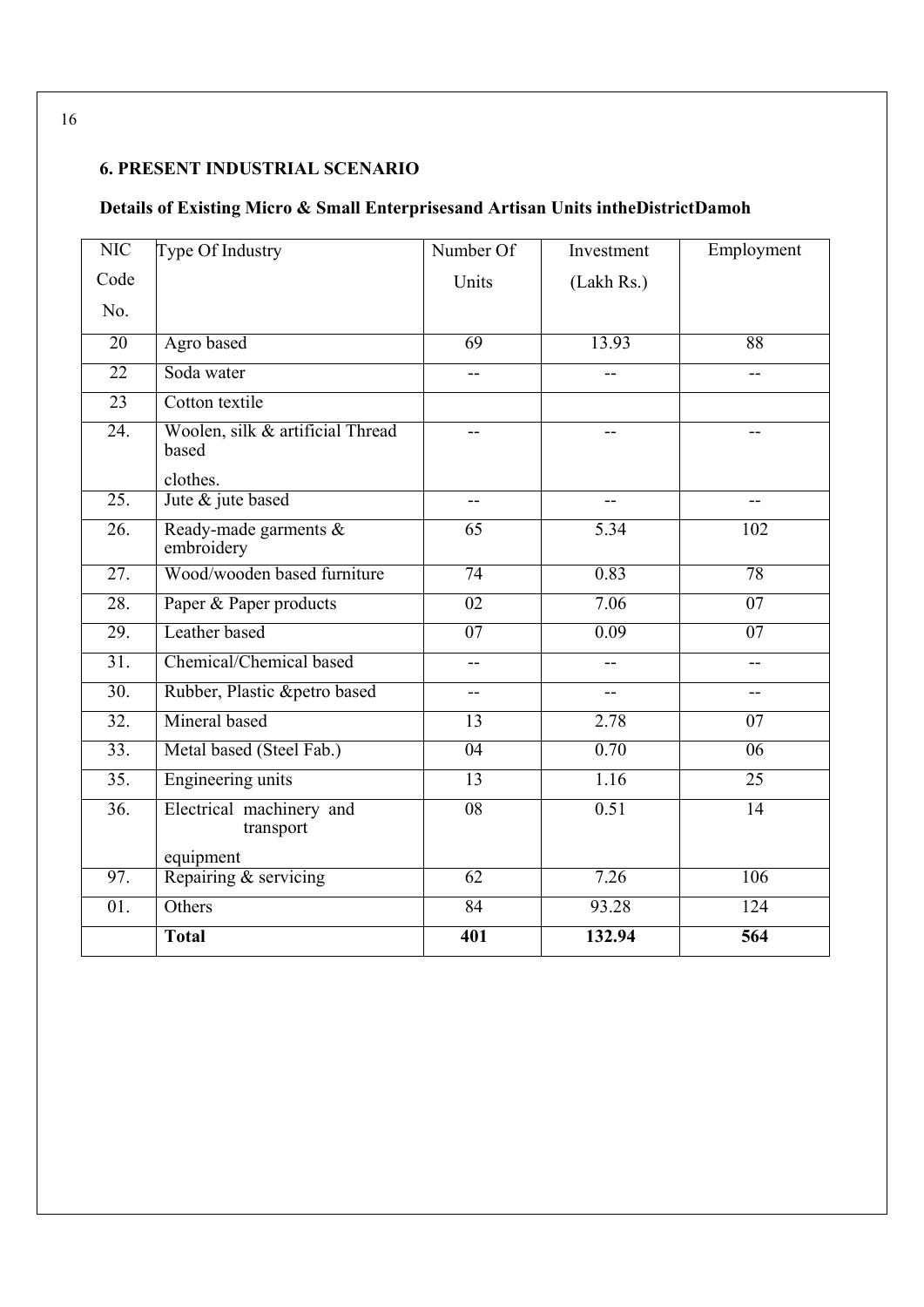| Sr <sub>No.</sub> | Head                                                                            | Unit    | Particulars |
|-------------------|---------------------------------------------------------------------------------|---------|-------------|
| 1.                | Registered Industrial Unit                                                      | No.     | 7672        |
| 2.                | <b>Total Industrial Unit</b>                                                    | No.     | 41          |
| 3.                | Registered Medium & Large Unit                                                  | No.     | 02          |
| 4.                | Estimated Avg. No. Of Daily Worker<br><b>Employed In Small Scale Industries</b> | No.     | 18258       |
| 5.                | <b>Employment In Large And Medium Industries</b>                                | No.     | 1816        |
| 6.                | No. Of Industrial Area                                                          | No.     | 03          |
| 7.                | Turnover Of Small Scale Ind.                                                    | In Lacs |             |
| 8.                | Turnover Of Medium & Large Scale Industries                                     | In Lacs |             |

#### **Large Scale Industries / Public Sectorundertakings:**

#### **List of the units in Damoh& Near By Area:**

- 1. Diamond cement factoryPvt.Ltd.,Nursinghgarh, District Damoh(MP).
- 2. Diamond cement factory Pvt. Ltd., Imlai, Teh.-Damoh, Distt.Damoh(MP).
- 3. MyCem Cement Factory, Narsingarh, District Damoh, (M.P)

**Major Exportable Item:** Pulses & Portland Cementetc.

#### **Growth Trend:**5-6%

#### **Vendorisation / Ancillarisation of theIndustry:**

- i. CementIndustry.
- ii. Wooden basedIndustries.
- iii. Agro basedunits

## **MediumScaleEnterprises:**NA by DTIC,Damoh.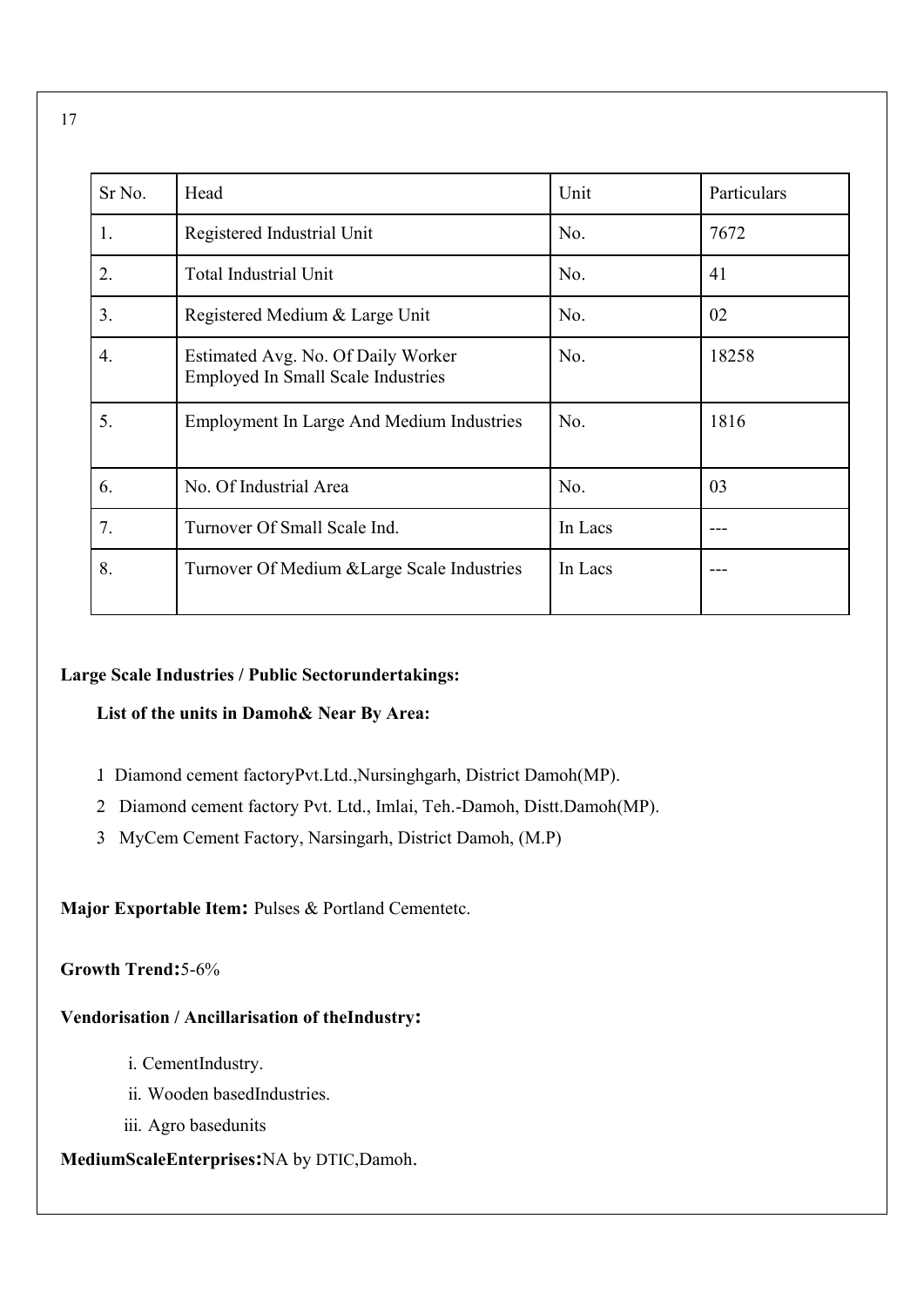#### **Major ExportableItem:**

Major Exportable Items are wooden based, agro based, Portland cement & Pulses etc.

#### **ServiceEnterprises:**

Motor Binding & Computer Hardware Servicing, MobileRepairing ,

Electrical Appliances Repairing, Scooter

Repairing,

Cycle Repairing,

T.V Servicing, Welding Woks,

Photocopy Servicing,

Radio Servicing, Beauty

Parlor etc.

#### **Potentials areas for service industry:**

Beauty parlor,

Repairing of Mobile/ cell phone

Motor re-winding

Repairing & maintenances of electrical home appliances etc,

## **Potential for newMSMEs:**

Readymade Garment & embroidery, Fly Ash Bricks, Food Processing etc.

## **Existing Clusters of Micro &Small Enterprise- Nil**

#### **Identifiable Clusters:**

- 1. Mini Cluster of Fly Ash Bricks Manufacturing.
- 2. Food ProcessingCluster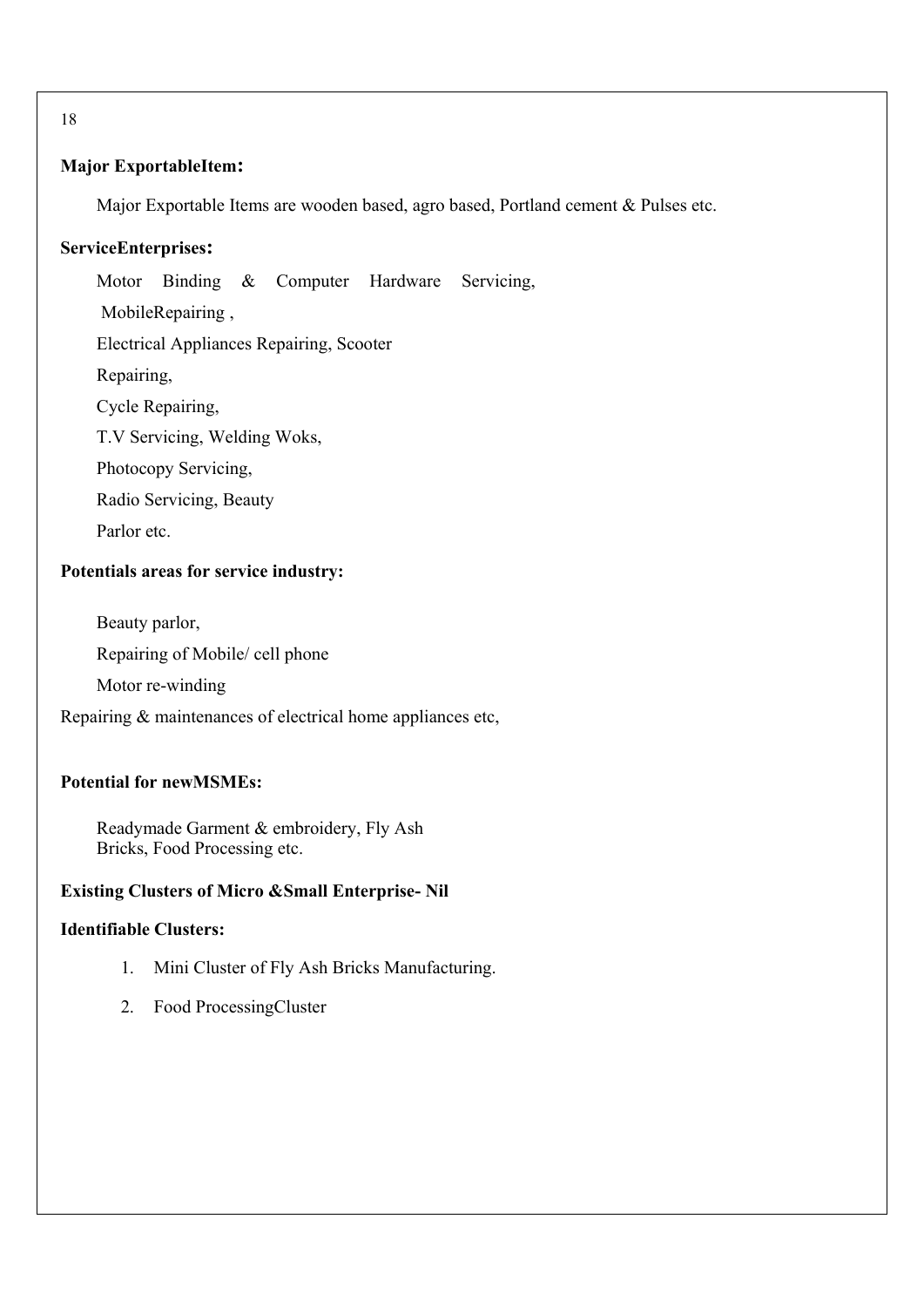#### **Prospects of New MSMEs Industrial Development:**

#### **Tourism:**

19

The Nohleshwar temple is a magnificent example of the Kalchuri dynasty from the 10th century. It is situated on the Jabalpur-Damoh highway and hence easily accessible by road. Jatashankar**:**It's a temple situated on the periphery of Damoh city . It houses the icons of Lord Shiva , the destroyer In Hindu mythology . It's a place of pilgrimageas well as scenic beauty for visitors . Peace seekers as well as girls urging for good matrimonial matches throng here to please Lord Shiva , So as to grant their wishes . This structure has got invaluable Archeological importance.

#### **AgroProduce:**

- ❏ Paddy is sown mainly in Jabera, Tendukheda, Patera and Damoh blocks of thedistrict.
- ❏ Wheat is one of the major crops of the district Damoh. It is sown in almostall blocks ofDamoh.
- ❏ Gram is the main crop of the district. It is sown in almost all blocksof Damoh.

#### **Handloom, Craft and Textile:**

Wood and wooden based furniture units present in the area have the opportunity to trade.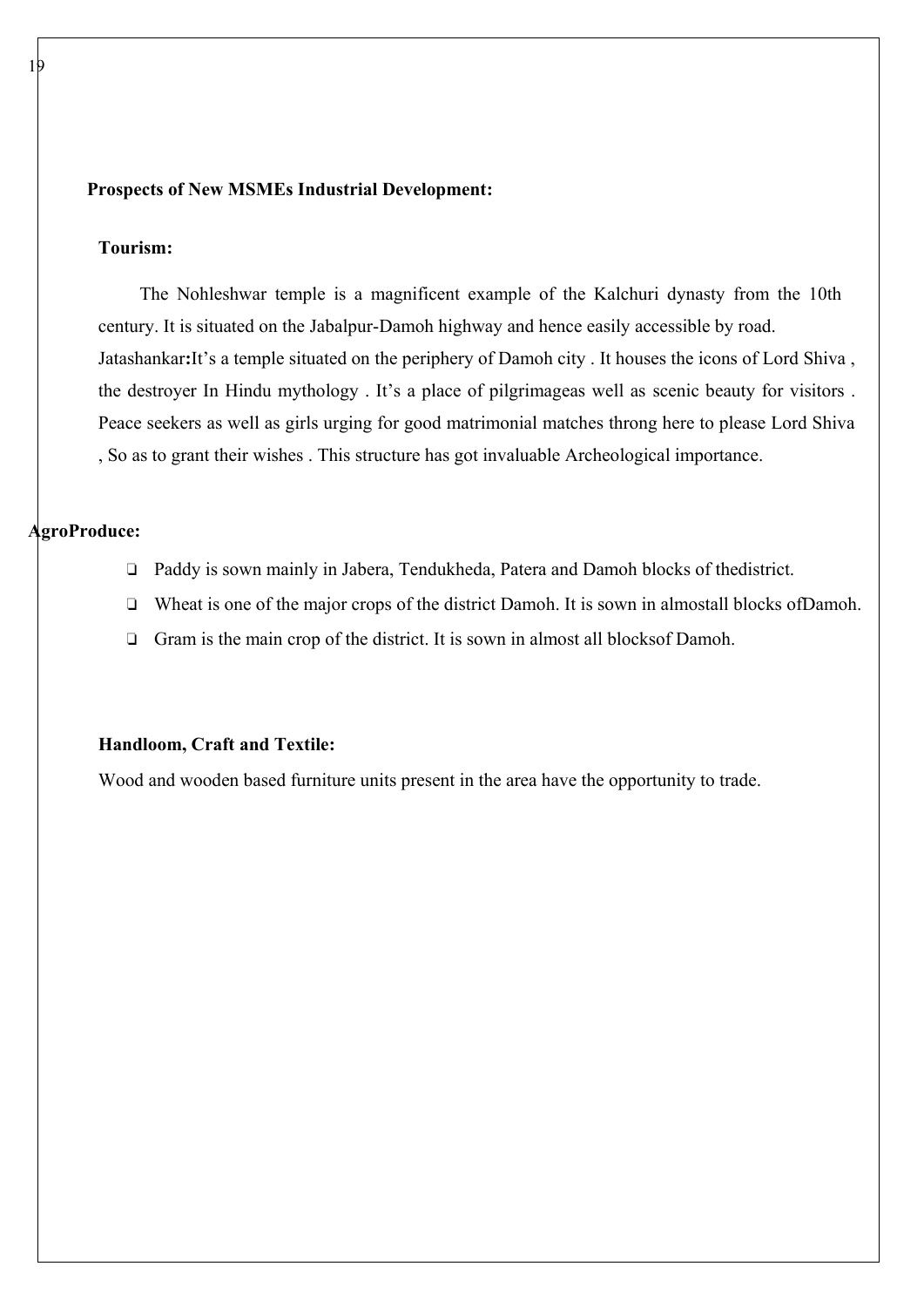## **Major Market for theseproducts:**

| Major markets for identified products of the District Damoh |  |  |  |
|-------------------------------------------------------------|--|--|--|
|                                                             |  |  |  |

| <b>ITCHSC</b><br><b>ODE</b>                  |                             | <b>PROD</b><br><b>UCT</b><br><b>NAME</b> |                                            | <b>IMPORTER</b><br><b>COUNTRY/</b><br><b>MAJOR</b><br><b>MARKETS</b> |                       |  | <b>SHARE</b><br>IN<br><b>INDIA'</b><br>S<br><b>EXPOR</b><br><b>TS</b><br>$IN\%$ | <b>INDIA'S</b><br><b>SHARE</b><br>IN<br><b>WORLD</b><br><b>EXPORT</b><br>$SIN\%$ |          |   | <b>INDIA'S</b><br><b>WORLD</b><br><b>RANK</b> |                                                   | <b>INDIA'S</b><br><b>GROWTH</b><br>IN<br><b>EXPORTE</b><br><b>D VALUE</b><br><b>DURING 5</b><br><b>YEARS</b><br>$(2014 - 2018)$<br>IN $%$ | (MAJ<br><b>OR</b><br><b>IMPO</b><br><b>RTER</b><br>S)<br><b>SHARE IN</b><br><b>WORLD</b><br><b>IMPORT</b><br>IN $%$ |
|----------------------------------------------|-----------------------------|------------------------------------------|--------------------------------------------|----------------------------------------------------------------------|-----------------------|--|---------------------------------------------------------------------------------|----------------------------------------------------------------------------------|----------|---|-----------------------------------------------|---------------------------------------------------|-------------------------------------------------------------------------------------------------------------------------------------------|---------------------------------------------------------------------------------------------------------------------|
| 9403                                         | Wooden<br>furniture         |                                          | <b>USA</b>                                 | <b>Netherland</b><br>Germany                                         | $0.9\%$<br>8.8<br>8.6 |  | 0.9                                                                             |                                                                                  | 24       |   | 9                                             |                                                   | <b>USA--31.7</b><br>Germany - 7.1<br>$UK-5.7$                                                                                             |                                                                                                                     |
| 0713                                         | <b>Pulses</b><br><b>UAE</b> |                                          | 12.6<br>Algeria<br>9.2<br>Sri Lanka<br>7.4 |                                                                      | 3.1                   |  |                                                                                 | 9                                                                                |          | 6 |                                               | <b>China-7.7</b><br>Pakistan - 5.6<br>$USA - 4.4$ |                                                                                                                                           |                                                                                                                     |
| 2521<br>Limestone<br><b>UK</b><br><b>USA</b> |                             | <b>Bangladesh</b>                        | 61.8<br>20.2<br>5.1                        |                                                                      | 9.1                   |  | $\overline{\mathbf{3}}$                                                         |                                                                                  | $\bf{0}$ |   | Ukraine - 6.1<br>Republic of -4.1             | Taipei - 5.8 Korea                                |                                                                                                                                           |                                                                                                                     |

# **8. Schemes/programmes/incentives:**

# **(1) Prime Minister's Employment Generation Programme(PMEGP)**

 To generate employment opportunities in rural and urban areas of the country through setting up of new self- employment projects / micro enterprises in nonfarm sector.

 To provide continuous and sustainable employment to all segments of traditional and prospective artisans and rural/ urban unemployed youth in the country, so as to help arrest migration of rural youth to urbanareas.

 To increase the wage-earning capacity of artisans and contribute to increase in the growth rate of rural and urbanemployment.

- Any individual, above 18 years of age can apply (For project costing above 10 lakh in manufacturing and 5 lakh in service sector, the applicant should have passed at least VIIIstandard).
- Self Help Groups, Institutions registered under Societies Registration Act 1860; Production Co- operative Societies and Charitable Trusts are alsoeligible.
- The maximum cost of the project/unit eligible: Rs.25 lakhs in case of manufacturing sector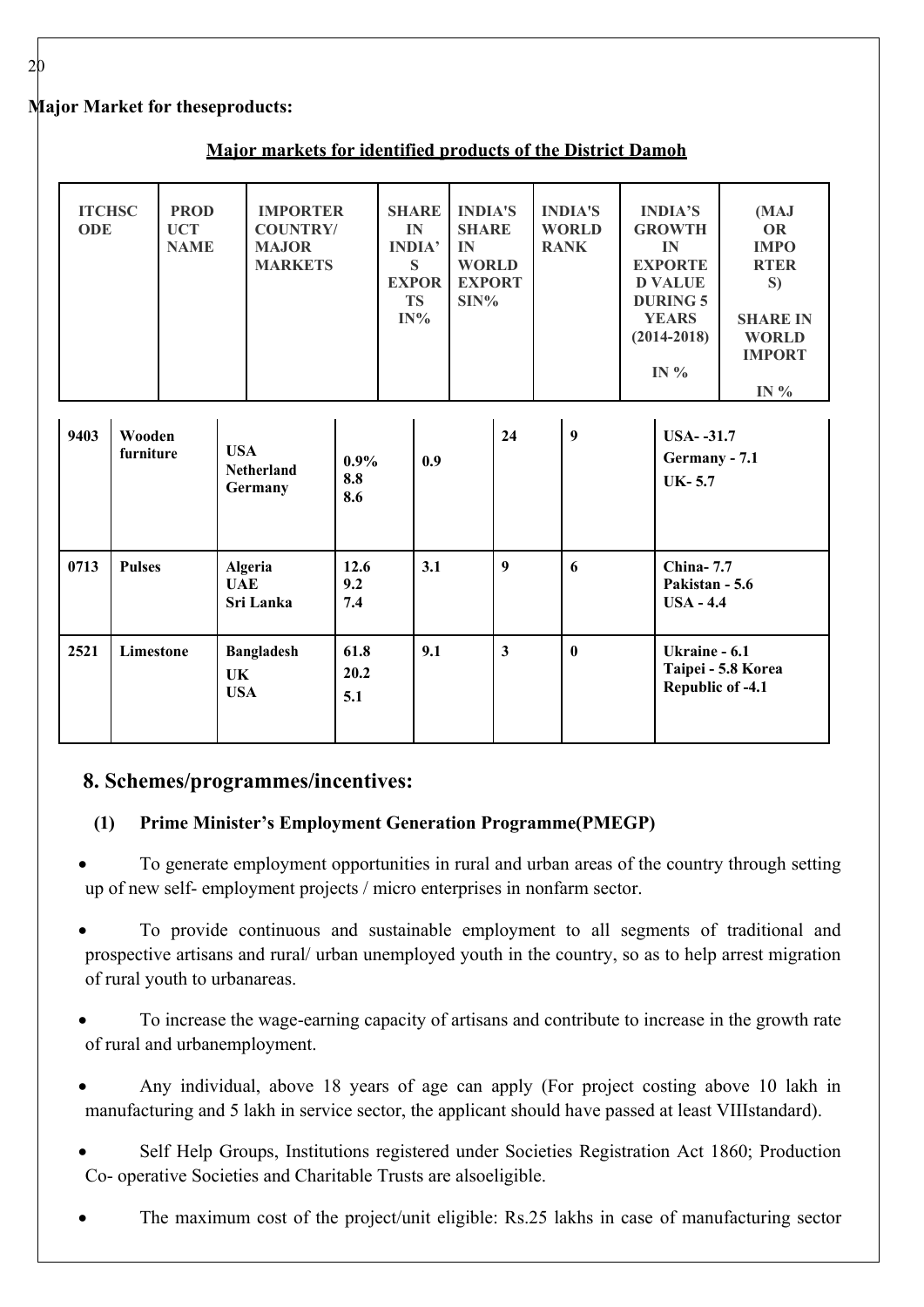and Rs.10 lakhs in case of business/servicesector.

- Subsidy under PMEGP (of project cost)//General category 15% .(Urban), 25%(Rural)/Special Category (including SC/ ST/ OBC/ Minorities/Women, Ex- servicemen, Physically handicapped, NER, Hill and Border areas, etc.):25%(Urban),35%(Rural).
- Second financial assistance up to Rs.1.00 crore available for existing and better performing PMEGP/ MUDRA/REGP registered units for expanding/up grading existing units with subsidy of 15% (20% in NER/HillyStates).

Scheme is implemented by Khadi and Village Industries Commission (KVIC), as the nodal agency at the National level. At the State level, the Scheme is implemented through State KVIC Directorates, State Khadi and Village Industries Boards (KVIBs) and District Industries Centres (DICs) and banks. Only online application is accepted. The beneficiaries can submit their applicationonlineathttps://www.kviconline.gov.in/pmegpeportal/pmegphome/index.jsp

Online EDP training introduced in the month of October 2019.

Application procedure simplified by discontinuing role of District level Task Force Committee (DLTFC). Implementing Agencies permitted to forward the application to the banks directly by adopting score cardevaluation.

## **(2) Credit Linked Capital Subsidy for Technology Upgradation(CLCSS)**

To facilitate technology to MSEs through institutional finance for induction of well-established and proven technologies in the specific and approved 51 sub-sector/products. Both upgradation projects (with or without expansion) and new projects areeligible.

 Any Micro and Small Enterprise (MSE) having valid Udyam Registration and availinginstitutional

credit to buy new Plant & Machinery approved under the scheme.

 Special Benefits are applicable in case of SC/ST, Women, NER / Hill States / AspirationalDistricts/LWE Districts. The subsidy shall be admissible for investment in acquisition/replacement of Plant & Machinery /equipment's & Technology up-gradation of any kind (Core plant & Machinery). Second hand & fabricated will not be eligible. Upfront subsidy of 15% on institutional Credit up to Rs. 1.0 Crore (i.e. subsidy cap of Rs. 15.00 lakh) for identified sectors/ subsectors/ technologies.

 However, to be considered as eligible, for special benefits there is no restriction for identified sectors.

 Applicant meeting the eligibility criteria should approach to loan lending bank branch / PLI. On behalf of applicant, the lending bank branch will examine  $\&$  apply for subsidy claim through a dedicated online application & tracking management System (MIS), the application will reach to the Ministry through nodal Banks / Agencies. These are SIDBI, NABARD, SBI, BoB, Andhra Bank (Merged with UBI) and Corporation Bank (Merged withUBI).

## **(3) Credit Guarantee Fund Trust for Micro and Small Enterprises(CGTMSE)**

The Credit Guarantee Scheme for Micro and Small Enterprises (CGS) was launched by the Government of India (GoI) to make available collateral-free credit to the micro and small enterprise sector. Both the existing and the new enterprises are eligible to be covered under the scheme.

 $\mathcal{D}$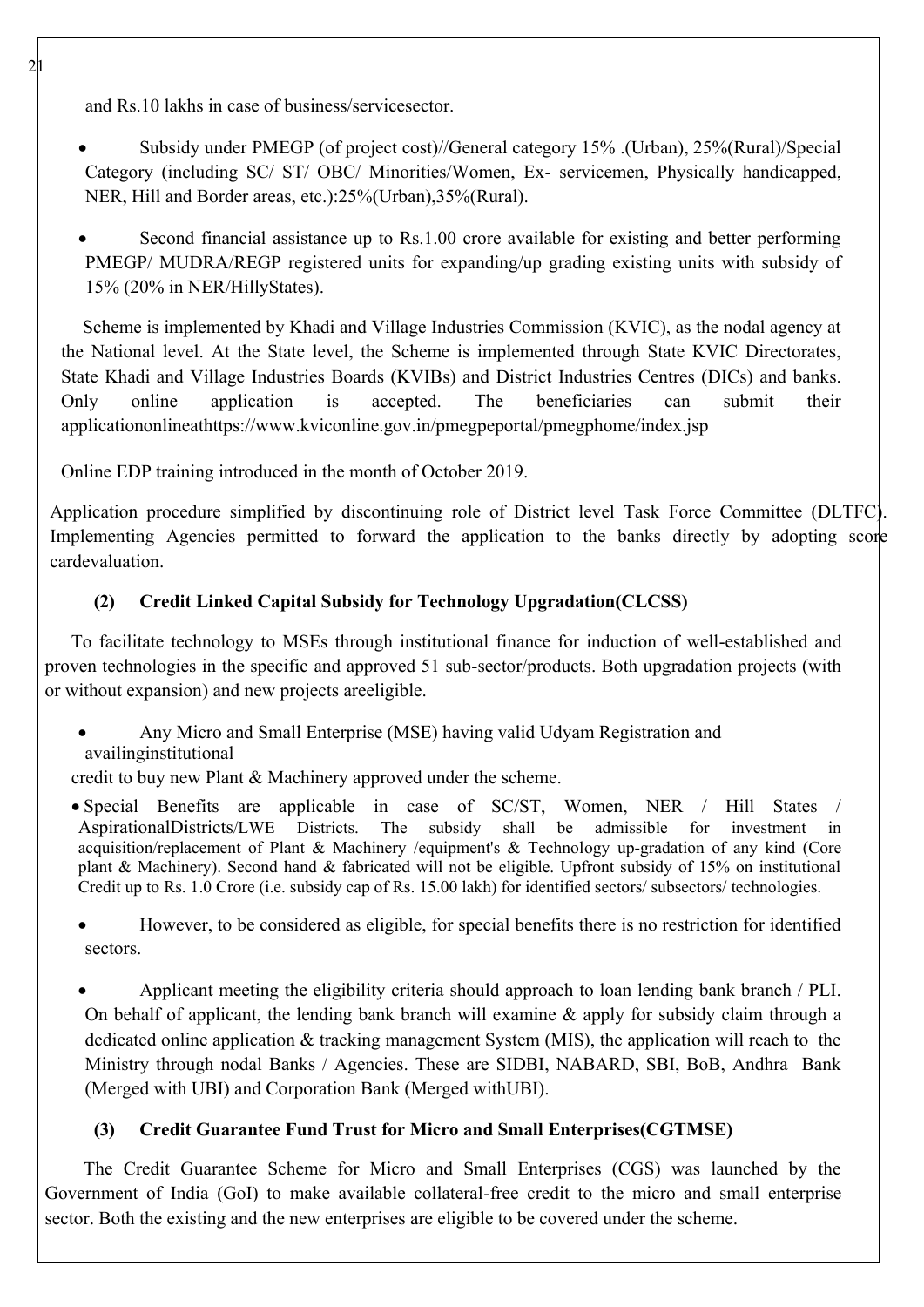The Ministry of Micro, Small and Medium Enterprises, GoI and Small Industries Development Bank of India (SIDBI), have established a Trust named Credit Guarantee Fund Trust for Micro and Small Enterprises (CGTMSE) to implement the Credit Guarantee Scheme for Micro and Small Enterprises.

New as well as existing Micro & Small Enterprises. Guarantee coverage ranges from 85% ( For Micro Enterprise up to Rs 5 lakh ) to 75% ( For others). 50% coverage is for Retail Activity

The credit facilities which are eligible to be covered both for term loans and/or working capital are collateral free. Loan up to a limit of Rs. 200 lakh is available for individual MSE on payment of guarantee fee to bank by the MSE.

MSE meeting the eligibility criteria may approach eligible Banks / Financial Institutions/ Regional RuralBanks/NBFCs.

## **(4) Skill development andtraining**

## **(a) Entrepreneurshipand Skill Development Programme(ESDP)**

- To motivate young persons representing different sections of the society including SC/ST/ Women, Physically Handicapped, Ex-servicemen and below poverty line (BPL) persons to consider selfemployment or entrepreneurship as one of the careeroptions.
- To promote new enterprises, capacity building of existing MSMEs and inculcating entrepreneurial culture in thecountry.

Assistanceprovidedfor: IndustrialMotivationalCampaign(IMC):One-twodayactivity,for50-100personswithinan

expenditure of Rs.20,000.

- Entrepreneurship Awareness Programmes (EAPs): Two week activity with an intake capacity of 25 persons, within expenditure limit ofRs.50,000
- Entrepreneurship-cum-skill Development Programmes (E-SDP): Six weeks activity aimed at conducting special entrepreneurship development programmes for new livelihood enterprise creation and rural enterprise development. The intake capacity for the programme is 25 participants with an expenditure limited to Rs1,25,000
- Management Development Programmes (MDP) and Mega Events: One week activity aimed at capacity building of MSMEs. The intake capacity of the programme is limited to 25 participants within an expenditure limited to Rs. 50,000. Mega events is considered for larger audience at nationallevel.
- Youths representing different sections of the society including SC/ST/Women, Physically Handicapped, Ex-servicemen and Below Poverty Line (BPL) persons and existing MSMEs. ESDP Programmes are implemented through MSME- DIs/TCs/OtherIAs.

 $2<sub>2</sub>$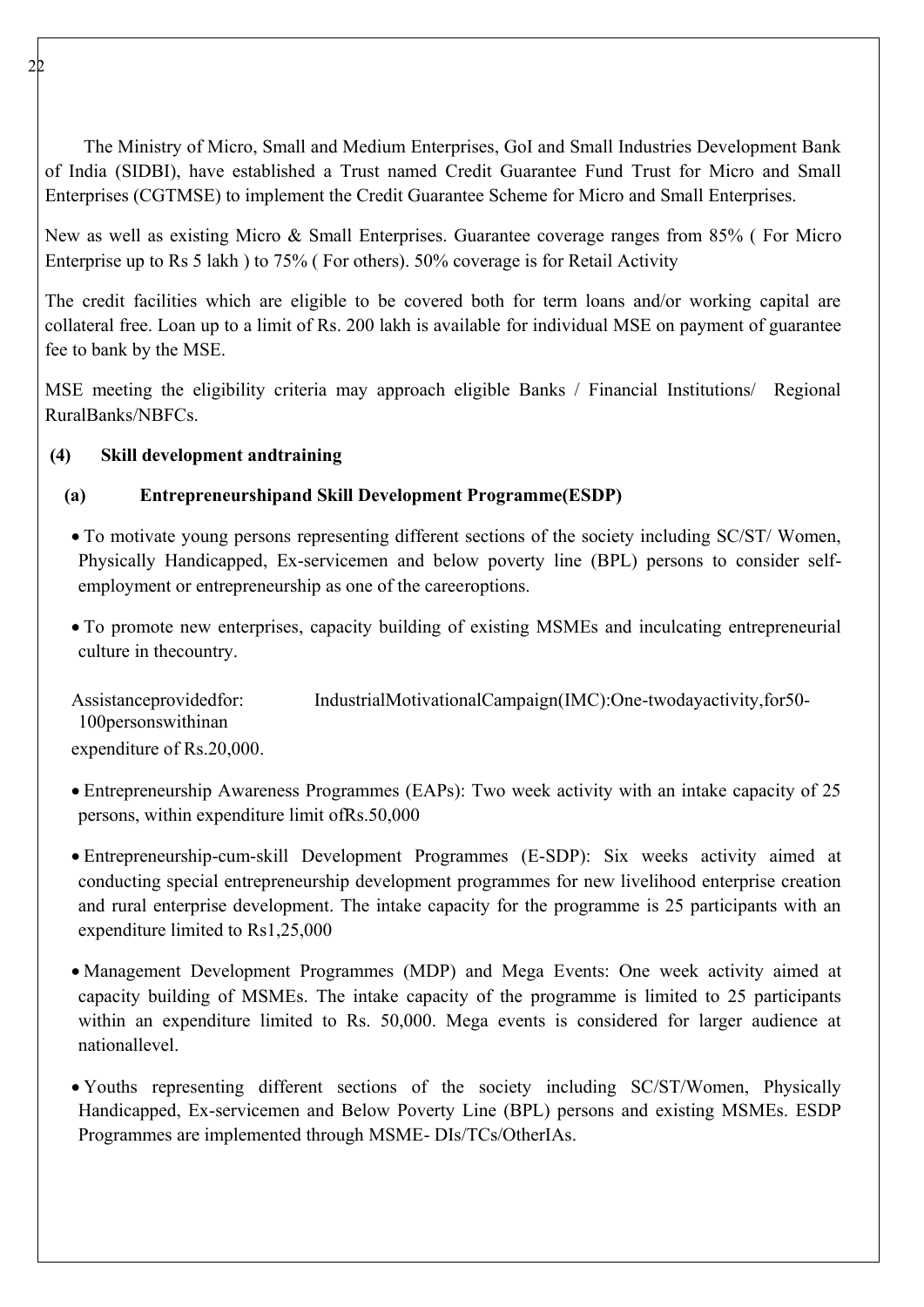## **(b) Technology Centres(Tool Rooms & Technology DevelopmentCentres)**

- The Technology Centres (TCs) have been set up to aid integrated development of MSMEs by providing quality Tool, Industry ready manpower, consultancy in tooling & related areas and Processes & Productsdevelopment
- TCs serve in Tooling, Mould , Dies, Foundry & Forging, Electronics, Electrical Measuring Instruments, Fragrance &Flavour, Glass, Sport Goods and Footwear designing sectors across the country.
- Units desirous of availing tooling and dies facilities and consultancyservices.
- The eligibility for training programmes includes from school dropout to M.Techlevel.
- To provide access of MSMEs to tooling facilities for enhancement of theirefficiency.
- Process & Product development in relevantsector.
- Consultancy and Job works in relevantSector
- SkillDevelopment.

Online application for training can be filled at respective Technology Centres' website or in person at Technology Centre. For tooling and consultancy services, the relevant Technology Centres may be visited.

Head of the respective Technology Centres (contact details at annexure).

## **(5) Infrastructuresupport**

## **(a) Scheme of Fund for Regeneration of Traditional Industries(SFURTI)**

To organize the traditional industries and artisans into clusters in order to make them competitive and provide support for their long- term sustainability.

The GoI assistance for various clusters: Regular Clusters (up to 500 artisans) – up to  $\bar{\xi}$  2.50 cr. per cluster; Major Clusters (more than 500 artisans) – up to  $\bar{\tau}$  5.00 cr. percluster.

 The scheme supports 'Soft', 'Hard' and 'Thematic Interventions'. Soft Interventions: 10% of Hard Interventionswithmaximumceilingof₹25.00lakhs(100%schemefunding);HardInterventions:As per project requirement. 90% (95% in case of NER, J&K and Hilly States) of Hard Intervention cost is covered under GoI support. 10%-5% (NER, J&K and Hilly States) iscontributed by IA/SPV along with land.

 Non-Government Organizations (NGOs), institutions of the Central and State Governments and semi-Government institutions, field functionaries of State and Central Govt., Panchayati Raj

 $23$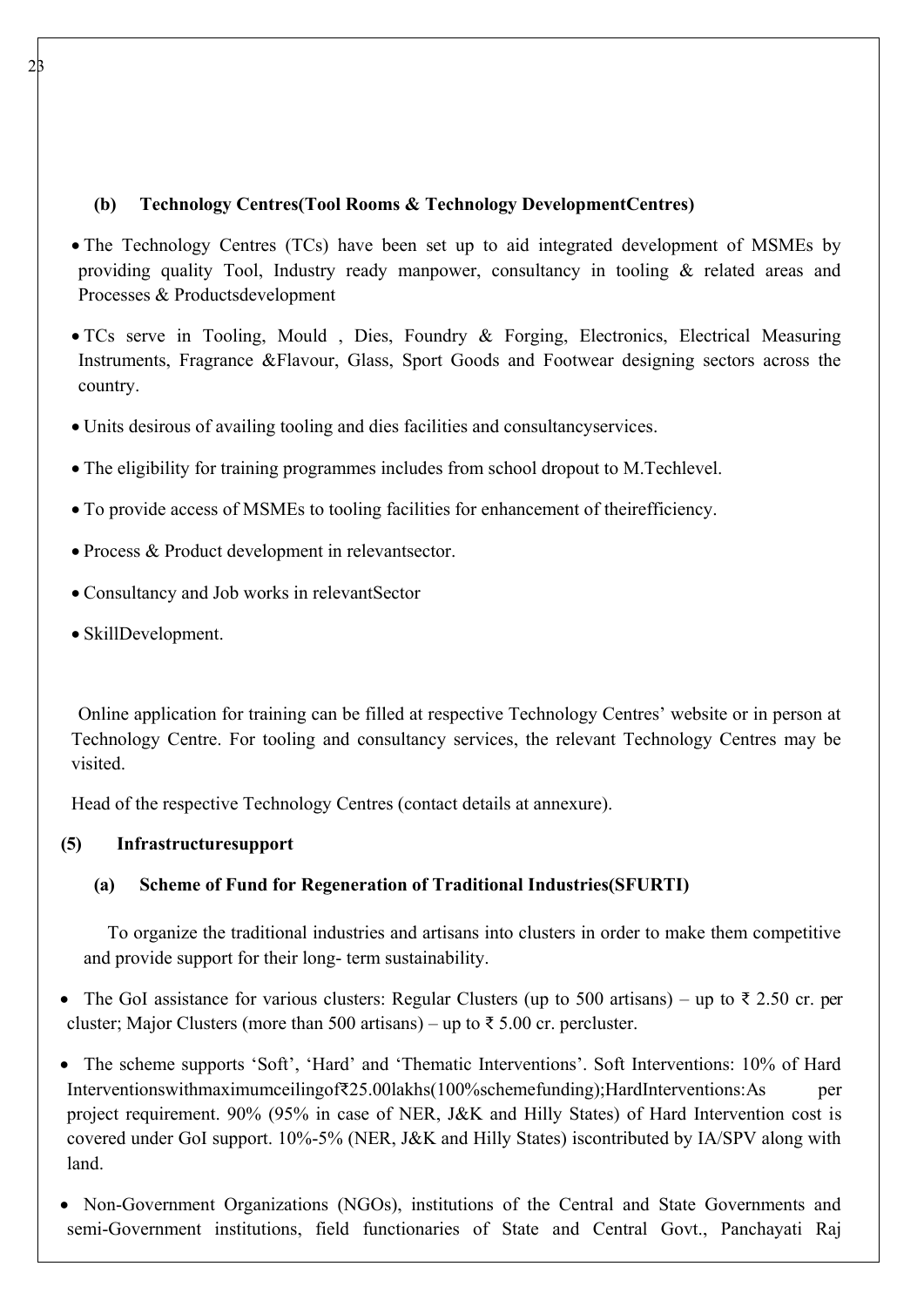institutions (PRIs), etc. with suitable expertise to undertake clusterdevelopment.

- Private Sector /Corporate entities can also take up projects directly by forming cluster-specificSPVs.
- Corporate and Corporate Social Responsibility (CSR) foundations with expertise in cluster development are encouraged to participate as Implementing Agencies. In case where a private sector entity is the IA, it shall contribute at least 50% of total project cost excluding the cost ofland.
- The eligible agency/ organization has to submit the proposal through SFURTI portal to any of the other designated Nodal Agencies under the scheme (as mentioned in the guidelines and as appointed from time to time) for onward submission to Ministry and Scheme Steering Committee for approval.

TheGuidelinesofSFURTIschemeisavailableat:https://sfurti.msme.gov.in/WriteReadData/Circular/SFUR TI\_NEW.pdf. Application can be submitted at:https://sfurti.msme.gov.in/SFURTI/SfLogin.aspx

#### **(b) A Scheme for Promotion of Innovation, Rural Industry and Entrepreneurship(ASPIRE)**

To set up a network of Livelihood Business Incubators (LBIs) and Technology Business Incubators (TBIs) with an aim to create jobs and reduce unemployment by promoting culture of entrepreneurship and innovation in the Agro-rural sector.

National Small Industries Corporation (NSIC), Khadi and Village Industries Commission (KVIC), Coir Board or any other Institution/agency of GoI/State Govt. can set upLBI

Private partner institutions and entities can also set up LBIs under PPP mode with aforesaid institutions like NSIC, KVIC, Coir Board or any other Institution /agency of GoI/State Govt.

Existing incubation centres currently operating under different Ministries and Departments of Government of India or institutions including National/Regional level institutions of GoI/State Govts. Existing incubator should have adequate expertise/ infrastructure to support incubation activity for promoting Innovation, Entrepreneurship, agro-based industry.

Eligible private institutions including Industry Associations, along with Academic Institutions, R&D laboratories, Universities, Government entities, Technology Parks, Technical institutions with a proven track record in promotion of technology based entrepreneurship in agro- rural landscape can set up new incubationcentres.

#### **LIVELIHOOD BUSINESS INCUBATOR-**

One time grant of 100% of the cost of Plant and Machinery, other than land and infrastructure, up to INR 100 Lakhs, for Government agencies. For PPP mode with Govt., one-time grant of 50% of cost of Plant & Machinery, other than the land and infrastructure, or INR 50.00 Lakhs, whichever isless.

## **TECHNOLOGY BUSINESS INCUBATOR-**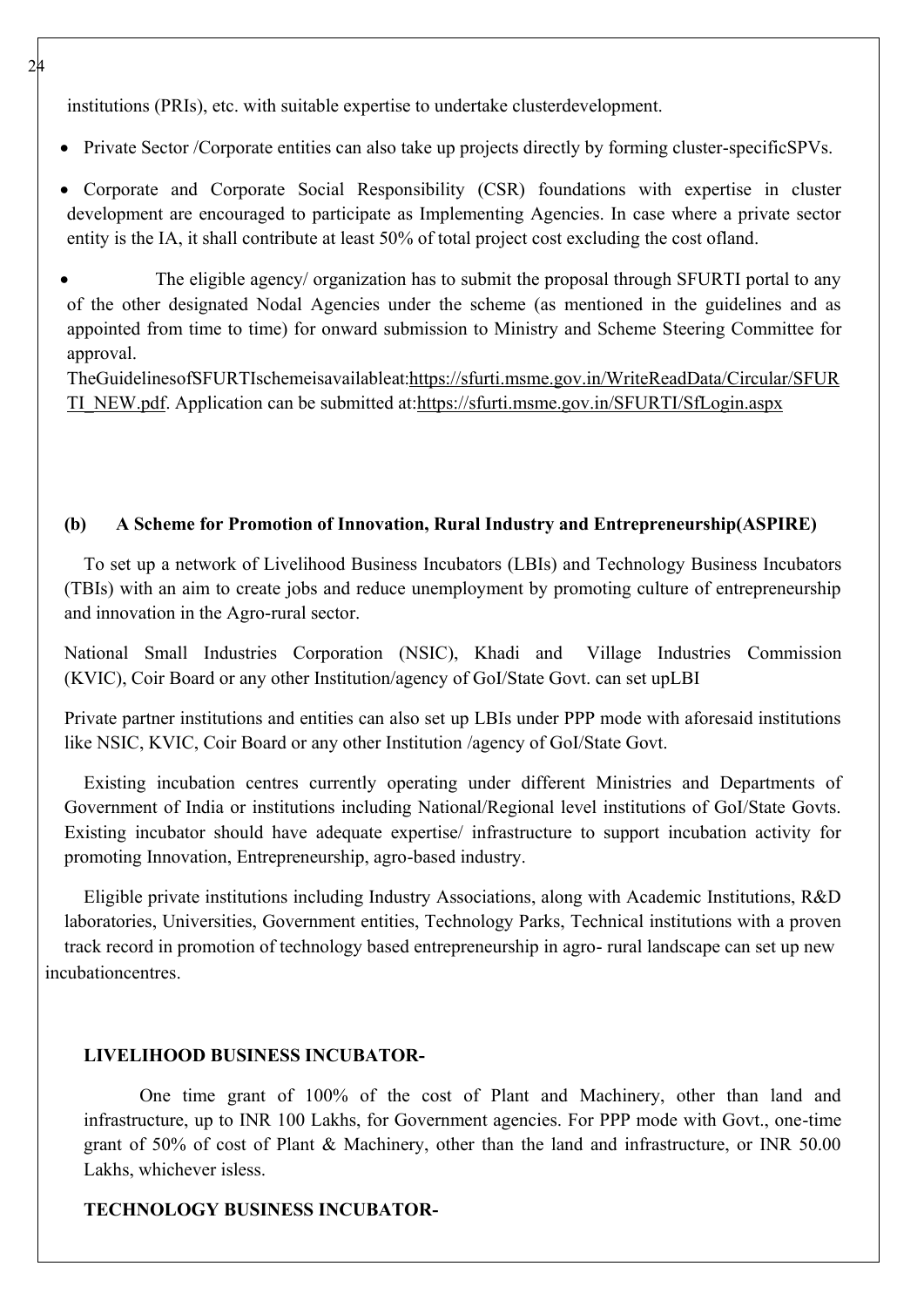One-time grant of 50% of cost of Plant & Machinery excluding the land and infrastructure or an amount up to INR 100 Lakhs, whichever is less. For existing TBIs, one-time grant of 50% of cost of Plant & Machinery excluding the land and infrastructure or an amount up to INR 30 Lakhs, whichever is less.

The Eligible institution/Agency has to submit the proposal in a prescribed format given in the scheme guidelines to js.ari@nic.in or aspire-msme@gov.in for onward submission to the Scheme Steering Committee for approval. The guidelines of the ASPIRE Scheme is available at https://aspire.msme.gov.in/ASPIRE/Home.aspx

## **(c)Micro and Small Enterprises Cluster Development Programme(MSE-CDP)**

- To support the sustainability and growth of MSEs by addressing common issues such as improvement of technology, skills & quality, market access,etc.
- To build capacity of MSEs for common supportive action through formation of self help groups, consortia, upgradation of associations, etc.
- To create/upgrade infrastructural facilities in the new/existing Industrial Areas/ Clusters ofMSEs.
- To set up Common Facility Centres (for testing, training, raw material depot, effluent treatment, complementing production processes,etc.).
- Promotion of green & sustainable manufacturing technology for the clusters.
- CFCs: Grant will be restricted to 70% of the cost of Project of maximum Rs. 20.00 Crore. GoI grant will be 90% for special category projects (located in North-East & Hilly States, Island territories, Aspirational Districts/ LWE affected Districts, Clusters with more than 50% (a) Micro/Village, (b) Women owned, (c) SC/ ST units). The cost of Project includes cost of Land (Subject to maximum of 25% of ProjectCost).
- Infrastructure Development: Grant will be restricted to 60% of the cost of project (Rs. 10.00 Crore for Industrial Estate & Rs. 15.00 Crore for Flatted Factory Complex). GoI grant will be 80% for special category projects as mentionedabove.
- Marketing Hubs/Exhibition Centres by Associations: The GoI grant will be restricted to 60% of the cost of project of maximum Rs. 10.00 crore for Product Specific Associations with BMO rating of Gold Category and above from NABET(OCI) and 80% for Associations of Women Entrepreneurs. Remaining project cost is to be borne by SPV/StateGovernment.
- ThematicInterventions:Grantwillberestrictedto50%oftotalcostofmaximum5activitiesnot exceeding Rs. 2.00 lakh for each activity. GoI grant under this component for each CFC would be Rs. 10.00 lakh.
- Support to State Innovation Cluster Development Programme: The GoI fund would be limited to StateGovernmentshareorRs.5.00Crorewhicheverislowerandtheassistancewouldbe90%ofproject cost in respect of CFC projects in North-East/Hilly States, 10 Island territories, Aspirational Districts/ LWE affected Districts, as well as for projects where beneficiaries are SC/ ST/ Women owned enterprises.
- Online applications can be filled at https://cluster.dcmsme.gov.in. Hard copy of applications need to be sent through State Governments or their Autonomous Bodies or field institutes of the Ministry of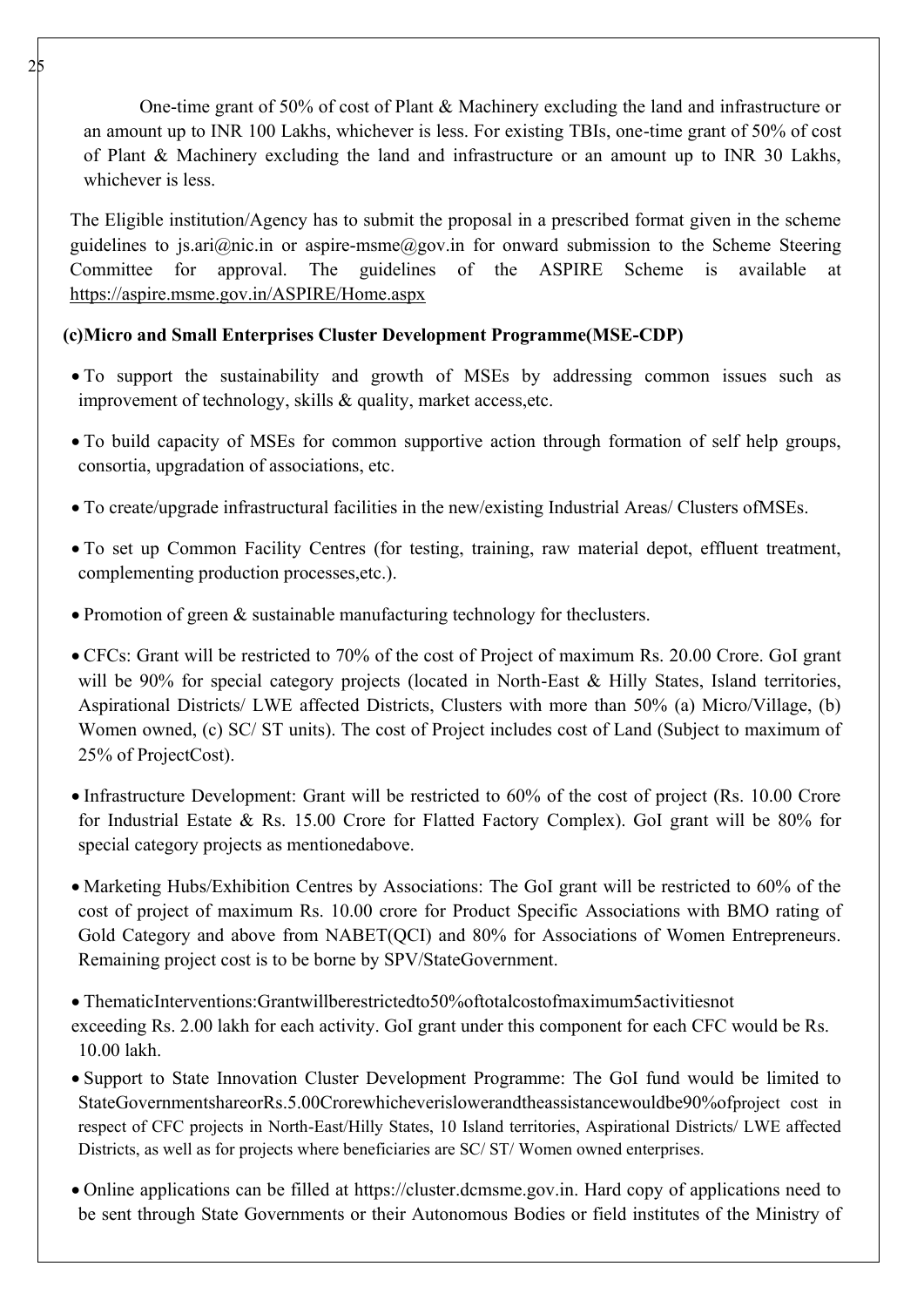MSME i.e., MSME- DIs. The proposals are approved by the National Level Steering Committee of MSE-CDP.Website: http://www.dcmsme.gov.in/MSE-CDProg.htm

**(6)** MP MSME protsahanyojna- Government of Madhya Pradesh Department of Micro, Small and Medium Enterprises Micro, Small and Medium Enterprises (MSME) sector is considered engine for socio economic growth in the country and is fast emerging as the most vibrant and dynamic sector of the Indian economy. MSMEs provide the largest share of employment after primary sector. We are aware that, employment generation is one of the main challenges faced in the country today. This makes development of MSME sector most crucial. The Government of Madhya Pradesh (GoMP) recognizes this aspect and accordingly,is giving priority to the development of the MSME sector in the state.

**(7)** STARTUP- Startup India Scheme is an initiative by the Government of India for generation of employment and wealth creation. The goal of Startup India is the development and innovation of products and services and increasing the employment rate inIndia.

**(8)** STANDUP- Stand-Up India Scheme facilitates bank loans between Rs 10 lakh and Rs 1 Crore to at least one Scheduled Caste (SC) or Scheduled Tribe (ST) borrower and at least one woman borrower per bank branch for setting up a greenfield enterprise. This enterprise may be in manufacturing, services or the tradingsector.

**(9)** MUDRA- [MUDRA] is an NBFC supporting development of micro enterprise sector in the country. MUDRA provides refinance support to Banks / MFIs / NBFCs for lending to micro units having loan requirement upto 10 lakh. MUDRA provides refinance support to micro business under the Scheme of Pradhan Mantri MUDRA Yojana.

# **9.District Industrial DevelopmentPlan**

As per the Damoh Development Plan 2005, 100 Acres of Industrial Land in Marutal area has been planned to be developed for allotment of developed industrial plots for the MSMEs. In addition to this, 33 Hectares of Land in Village Imlai and Mahukheda and 120 Hectares in other areas has been identified to be developed as Industrial lands.

| Name of the MSME<br>activity | Place where identified in the District            | Scheme in which it<br>can be<br>synchronized       |
|------------------------------|---------------------------------------------------|----------------------------------------------------|
| <b>EDP</b> Training          | Damoh                                             | Entrepreneurship<br>Skill Development<br>Programme |
| <b>ESDP</b>                  | Hatta, Pathriya, Jabera,<br>Tengkhera, Batiyagarh |                                                    |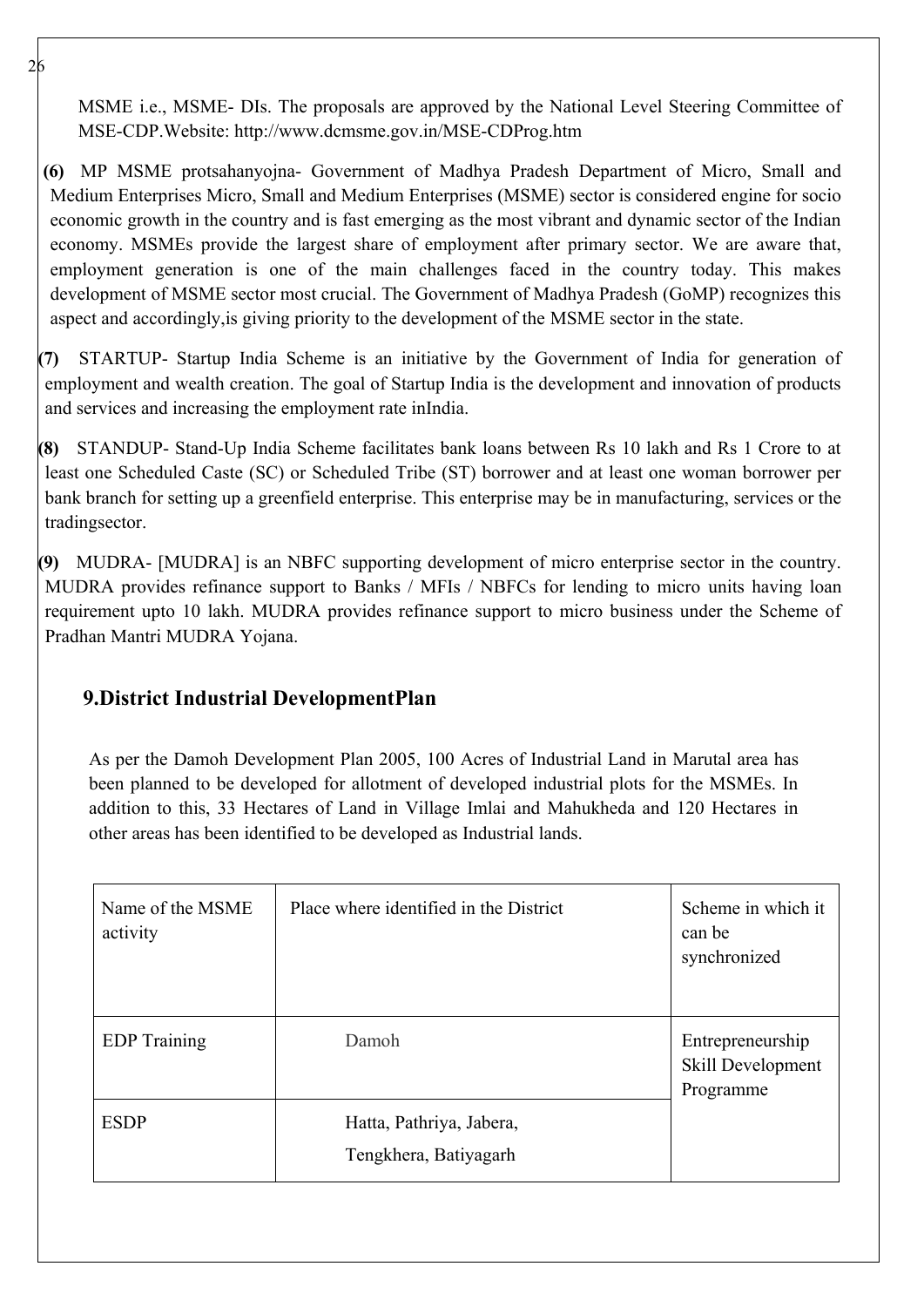# **10. Whom to contact and forwhat**

| S NO.          | <b>OFFICE</b>                               | <b>PURPOSE</b>                                                        |
|----------------|---------------------------------------------|-----------------------------------------------------------------------|
|                | Joint Director MSME DI                      | For any assistance for new or existing enterprise, Udyam registration |
|                | Indore                                      |                                                                       |
| 2              | District Trade and Industry                 | Udyam Registration, PMEGP Scheme, MukhyamantriUvaUdyami,              |
|                | Centre Damoh                                | MukhyamantriSwarojgar Scheme, MSME ProtsahanYojna                     |
| 3              | Financial Institutions, Banks<br>SIDBI etc. | Financial Solutions for Entrepreneurship                              |
| $\overline{4}$ | Directorate of Industries<br><b>Bhopal</b>  | For Delayed Payments.                                                 |
| 5              | <b>Electrical Connection</b>                | Madhya Pradesh Vidyut Vitran Co.                                      |

## **11.Conclusion and wayforward**

## **11.1 Identification of institutional/otherresponsibilities.**

To bring all the consultation of expertise to the workers/industry who are not skillful enough and need to be trained for Designing, Marketing, proper packaging and exporting of their product.

They need to be trained by the already established Govt., Non- Govt bodies and the stakeholders involved such as fieo (Federation of Indian Export Organisations), Fisheries, Horticulture, and industry specific export promotion EPC's (export promotion councils), Handicraft Association of India etc.

## **11.2 Regulatory and operational reformrequired.**

- ❏ strategies for Product / Market diversification ( New Product New Market, Old Product New Market, New Product Old Market)
- ❏ strategies for sourcing Raw material & Capital goodsindigenously (AtmanirbharBharat)
- ❏ strategies to effectively coordinate with Export Promotion Councils, Commodities boards, local chamber of commerce and District Industry Center - transferring ownership of the plan to stakeholders themselves for effective management of theprogramme.

## **11.3Infrastructure utilities logistics interventionsrequired.**

- ❏ These will be further set out according to the needs of specific sectors as per ongoing extensive stakeholderconsultation.
- $\Box$  R & D facilities are notadequate,
- ❏ Testing facilitiesrequired,
- ❏ Promotion of postal exports /ecommerce

## **11.4Tie-ups of producers withexporters.**

❏ Clusters in the District could be made more strengthened and institutional. Ongoing extensive consultation will play a role in better identification of expertise as well as interestedcontenders.

 $\mathcal{D}$